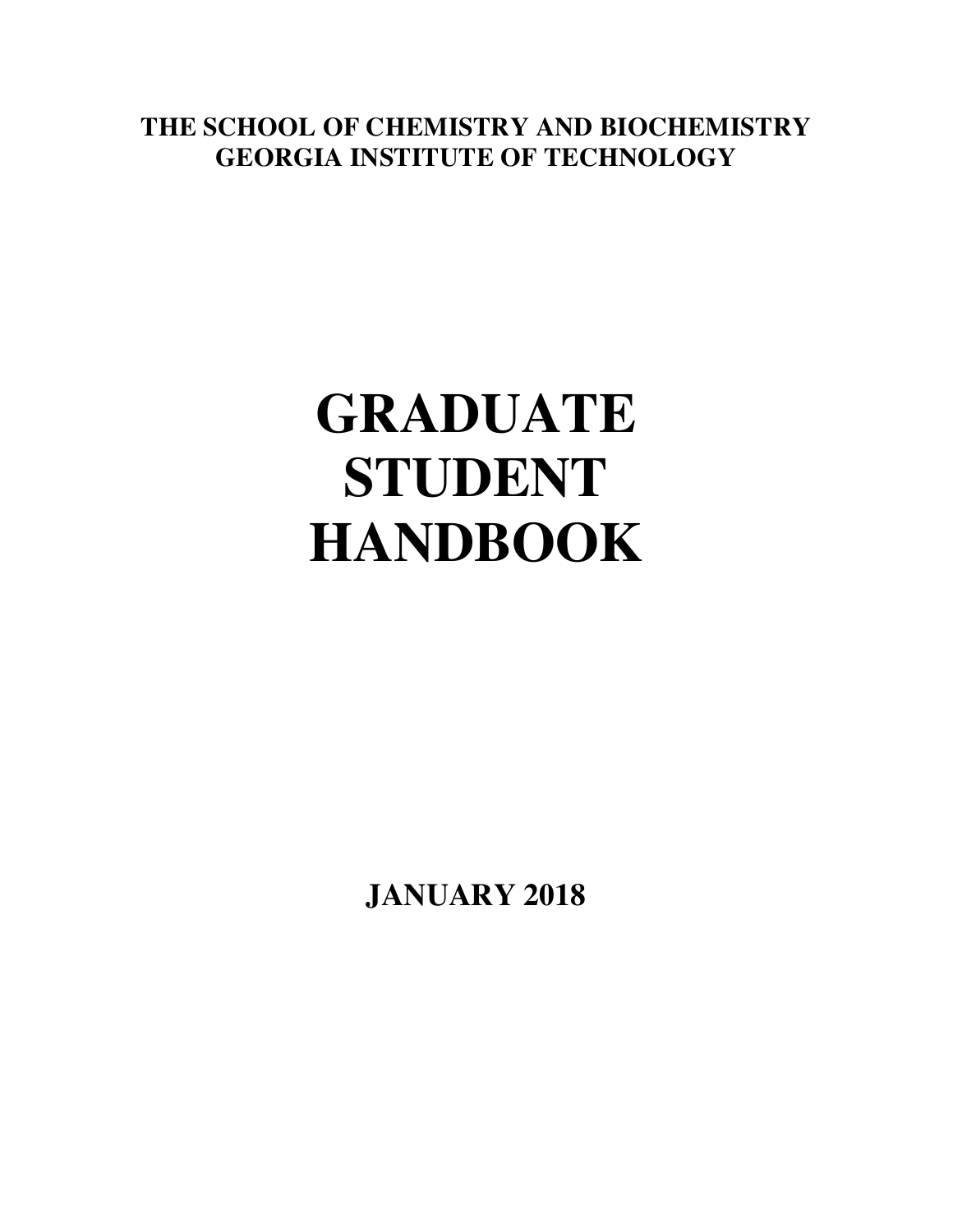#### **TABLE OF CONTENTS**

| 1.1.<br>1.2. | The Graduate Committee, Director of Graduate Studies, and Academic Programs Office 8 |  |
|--------------|--------------------------------------------------------------------------------------|--|
|              |                                                                                      |  |
| 2.1.<br>2.2. |                                                                                      |  |
| 2.3.<br>2.4. |                                                                                      |  |
| 2.5.         |                                                                                      |  |
|              |                                                                                      |  |
|              |                                                                                      |  |
| 4.1.         |                                                                                      |  |
| 4.2.         |                                                                                      |  |
| 4.3.         |                                                                                      |  |
| 4.4.         |                                                                                      |  |
| 4.5.         |                                                                                      |  |
|              |                                                                                      |  |
| 5.1.         |                                                                                      |  |
| 5.2.         |                                                                                      |  |
| 5.3.<br>5.4. |                                                                                      |  |
| 5.5.         |                                                                                      |  |
| 5.6.         |                                                                                      |  |
| 5.7.         |                                                                                      |  |
| 5.8.         |                                                                                      |  |
| 5.9.         |                                                                                      |  |
|              |                                                                                      |  |
|              |                                                                                      |  |
|              |                                                                                      |  |
|              |                                                                                      |  |
|              |                                                                                      |  |
|              |                                                                                      |  |
|              | 6. FINANCIAL ASSISTANCE AND EMPLOYMENT OPPORTUNITIES  26                             |  |
| 6.1.         |                                                                                      |  |
| 6.2.         |                                                                                      |  |
| 6.3.         |                                                                                      |  |
| 6.4.         |                                                                                      |  |
| 6.5.         |                                                                                      |  |
| 6.6.         |                                                                                      |  |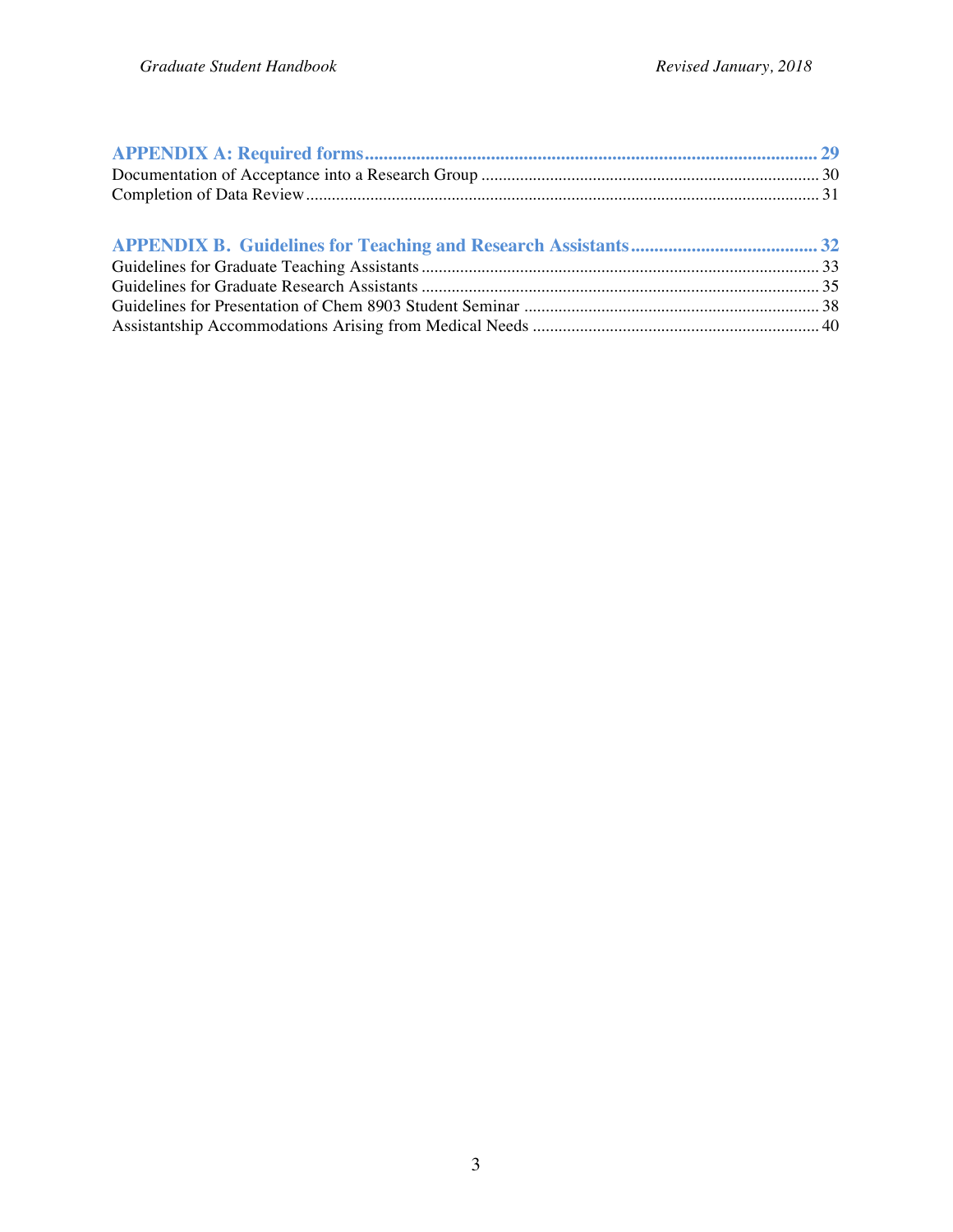#### **PREFACE**

#### **An Overview of the Graduate Program in Chemistry and Biochemistry at Georgia Tech**

The graduate curriculum in the School of Chemistry and Biochemistry builds on a student's undergraduate experience to provide the scientific, technical, and professional training required to embark on a fruitful and challenging career. Two graduate programs are offered: students in the M.S. program complete coursework and have the option of conducting research. The Ph.D. curriculum provides further development of key skills required to complete high quality, world recognized research.

The major events and requirements in the Ph.D. program are summarized in a timeline at the end of this section. In the first two years of the program, you will complete courses that provide a bridge between introductory (undergraduate) material and contemporary research. Considerable flexibility in the choice of classes will allow you to direct the curriculum towards your developing research interests.

In the fall semester of the first year, you will participate in the *Faculty Seminar*. Members of the faculty discuss their research interests. This is a time to learn more about the expertise in the department, and the first step in the process of selecting a research advisor. The seminar also includes presentations on teaching enhancement, scientific databases, and chemical safety. In the spring semester of the first year, you will participate in Information Resources for Chemists and Biochemists (which includes seminars on Responsible Conduct of Research/Ethics, chemical safety training, careers, and professional development).

Students pursuing their Ph.D. take a series of *literature examinations* administered in Jan-Aug of the first year. These exams aid in the transition from the lecture-based delivery of material to the self-guided critical evaluation of the recent research literature. The examinations require that you apply knowledge from courses and self-study to understand important research topics. As in many other aspects of graduate study, collaboration among students in preparing for these exams is strongly encouraged (please refer to Georgia Tech's Academic Honesty policy regarding collaborative work). In the second year, you will present your own seminar in the *Student Seminar* series, as well as a poster and written description of research in CHEM 7001.

Students must select a primary research advisor by February 1 of their first year of study, although extensions may be granted. To aid in selecting a research advisor, students are encouraged, but not required, to pursue rotations in two or three research laboratories during the preceding fall semester. In collaboration with the primary advisor, students must assemble a Ph.D. *thesis advisory committee* shortly after joining a research group and send the list of committee members to the Director of Graduate Studies no later than July 15. This committee is a source of independent scientific, technical, and career advice for the student, and is expected to act in the student's interests. (See section 5.7 for committee makeup guidelines.)

Upon successful completion of the literature examinations, students should complete the *Ph.D. Candidacy Examination*, composed of: (i) a review of initial progress in research and (ii) an original research proposal. The original proposal requires that you propose an innovative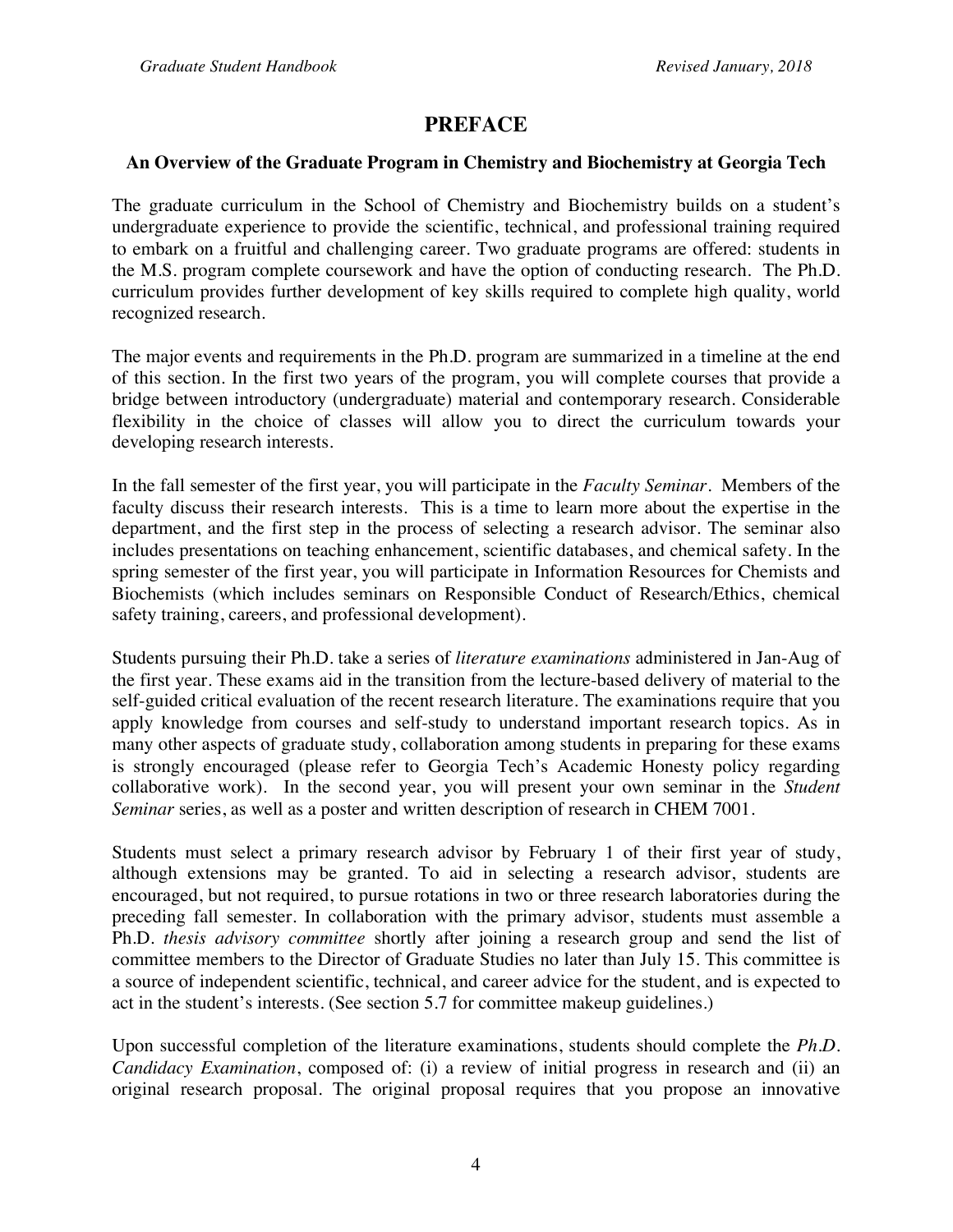solution to a current problem of your own choosing through application of sound reasoning based on good precedence from the literature. This is also a time for you to meet with your thesis committee to further define the scope of your research plans.

Students should begin research as soon as possible, but no later than sometime during the second semester in residence. Although each Ph.D. student has a set of individual goals, progress in research often relies on teamwork. While the traditional areas of analytical, biochemistry, inorganic, physical, and organic chemistry serve as foundations for classroom and instruction and some research programs, many research projects are highly interdisciplinary and involve collaborations with other scientists and engineers in the department, across campus, at other universities, or in industry. Such partnerships may include research off-campus or industrial coop experience. In addition to publishing research in world-renowned journals, students are encouraged to present their work at regional, national and international conferences. Funds are available for this purpose.

After successful completion of the Ph.D. Candidacy Examination by the end of the second year, students are required to report to their thesis advisory committees at least once each year in the form of a written report, and in-person meetings with at least three committee members, not to include their advisor. Presentation of research at the annual student-faculty retreat can fulfill the in-person reporting requirement for one of these years. A special pre-thesis review meeting with the committee is required within six months of the student's desired Ph.D. defense date, to make sure that the proposed content of the thesis meets departmental expectations. The final Ph.D. thesis defense should be a presentation of how your goals, methods and results allow you to draw definitive conclusions of value to the scientific community and society. While serving as a final examination, the thesis defense should also represent an academic achievement of which you can be proud.

The Ph.D. curriculum in the School of Chemistry and Biochemistry at Georgia Tech is both nurturing and challenging. It fosters teamwork, problem solving, innovation, and critical evaluation and presentation of data. Through this curriculum, students are prepared to meet the challenges and opportunities in a diverse array of careers in industrial, academic, and government positions.

Please note that this is a living document that will be frequently updated. Students and faculty are encouraged to make the Graduate Program office aware of mistakes or confusing passages, and to contribute ideas for the improvement of our program in any way.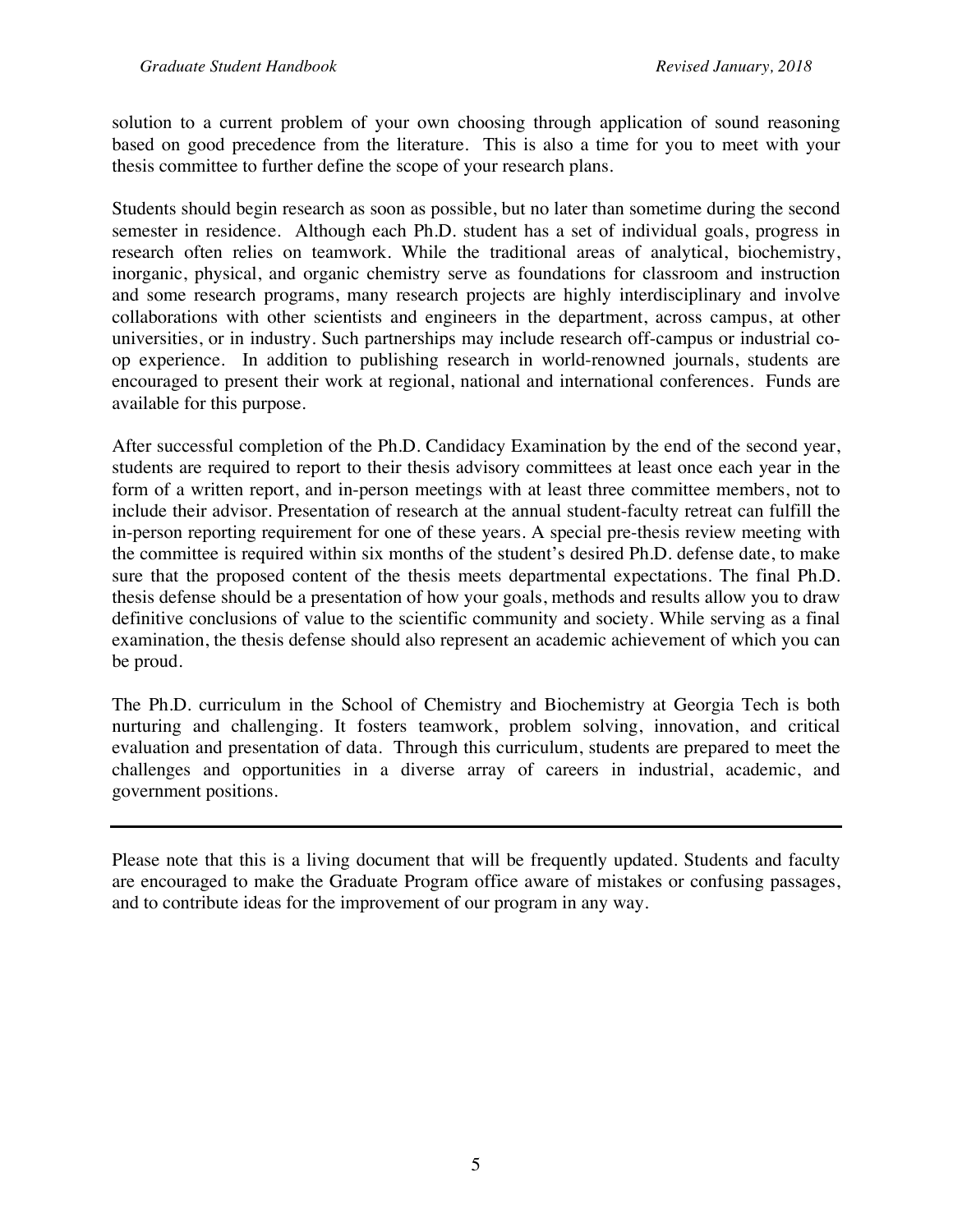(of  $5<sup>th</sup>$  year)

content of the thesis.

committee and grad program office **Ph.D. thesis seminar and defense**

| Year             | $\overline{\text{Month}(s)}$                                                           | <b>Requirement, Milestone, or Event</b>                                                                                                                                                                                                                                                                                              |
|------------------|----------------------------------------------------------------------------------------|--------------------------------------------------------------------------------------------------------------------------------------------------------------------------------------------------------------------------------------------------------------------------------------------------------------------------------------|
|                  | August                                                                                 | Initial orientation, teaching assistant training                                                                                                                                                                                                                                                                                     |
|                  | Fall semester                                                                          | Register for 6-9 credits of coursework (two or three classes)<br>Register for CHEM 9000 (Doctoral Thesis), CHEM 8901 (Faculty Seminar), CHEM<br>8000 (Departmental Seminar), and CHEM 8997 (Teaching Assistantship, if you will<br>be a Teaching Assistant that semester)<br>Talk with faculty and groups to find your research home |
|                  | Aug. - Feb.                                                                            | Research rotations (optional)                                                                                                                                                                                                                                                                                                        |
|                  | $Aug. - Oct.$                                                                          | CHEM 8901 (Faculty Seminar)                                                                                                                                                                                                                                                                                                          |
|                  | October                                                                                | Graduate student-faculty retreat (optional, but strongly encouraged)                                                                                                                                                                                                                                                                 |
| $\mathbf{1}$     | Nov. 15                                                                                | Earliest date to join a research group                                                                                                                                                                                                                                                                                               |
|                  | Spring semester                                                                        | Register for 6 credits of coursework (two classes)<br>CHEM 8002 (Resources Seminar)<br>Register for CHEM 9000 (Doctoral Thesis), CHEM 8000 (Departmental Seminar),<br>and CHEM 8997 (Teaching Assistantship, if you will be a Teaching Assistant that<br>semester)                                                                   |
|                  | Jan. - August                                                                          | Literature exams                                                                                                                                                                                                                                                                                                                     |
|                  | Feb. 1                                                                                 | Deadline for selection of research group                                                                                                                                                                                                                                                                                             |
|                  | July 15                                                                                | Deadline for assembly of thesis advisory committee                                                                                                                                                                                                                                                                                   |
|                  | Summer                                                                                 | Register for CHEM 9000 (Doctoral Thesis)                                                                                                                                                                                                                                                                                             |
|                  |                                                                                        | You should be fully integrated into your research group and initial project                                                                                                                                                                                                                                                          |
|                  | Fall semester                                                                          | Complete required coursework (if necessary)<br>CHEM 7001 (Introduction to Research)<br>CHEM 8903 (Student Seminar)                                                                                                                                                                                                                   |
| $\boldsymbol{2}$ | October                                                                                | Graduate student-faculty retreat (optional, but strongly encouraged)                                                                                                                                                                                                                                                                 |
|                  | December 1                                                                             | Research descriptions for CHEM 7001 due                                                                                                                                                                                                                                                                                              |
|                  | Jan. - May 15                                                                          | Ph.D. candidacy exams                                                                                                                                                                                                                                                                                                                |
| 3<br>4           | October                                                                                | Graduate student-faculty retreat (optional, but strongly encouraged)                                                                                                                                                                                                                                                                 |
|                  | Aug. - April                                                                           | Annual meeting with thesis committee members                                                                                                                                                                                                                                                                                         |
|                  | May 15                                                                                 | Annual progress report due to thesis committee and grad program office                                                                                                                                                                                                                                                               |
|                  | October                                                                                | Graduate student-faculty retreat (optional, but strongly encouraged)                                                                                                                                                                                                                                                                 |
|                  | Aug. - April                                                                           | Annual meeting with thesis committee members                                                                                                                                                                                                                                                                                         |
|                  | May 15                                                                                 | Annual progress report due to thesis committee and grad program office                                                                                                                                                                                                                                                               |
|                  | Summer-Spring<br>$\ell$ - $\mathcal{L}$ $\mathcal{L}$ th $\mathcal{L}$ - $\mathcal{L}$ | "Data review" meeting with thesis committee approximately six months before<br>expected Ph.D. thesis defense date, for the purpose of planning and approving the                                                                                                                                                                     |

#### **Graduate Program Timetable**

October Graduate student-faculty retreat (optional, but strongly encouraged) **5** May 15 If data review meeting has not yet occurred, annual progress report due to thesis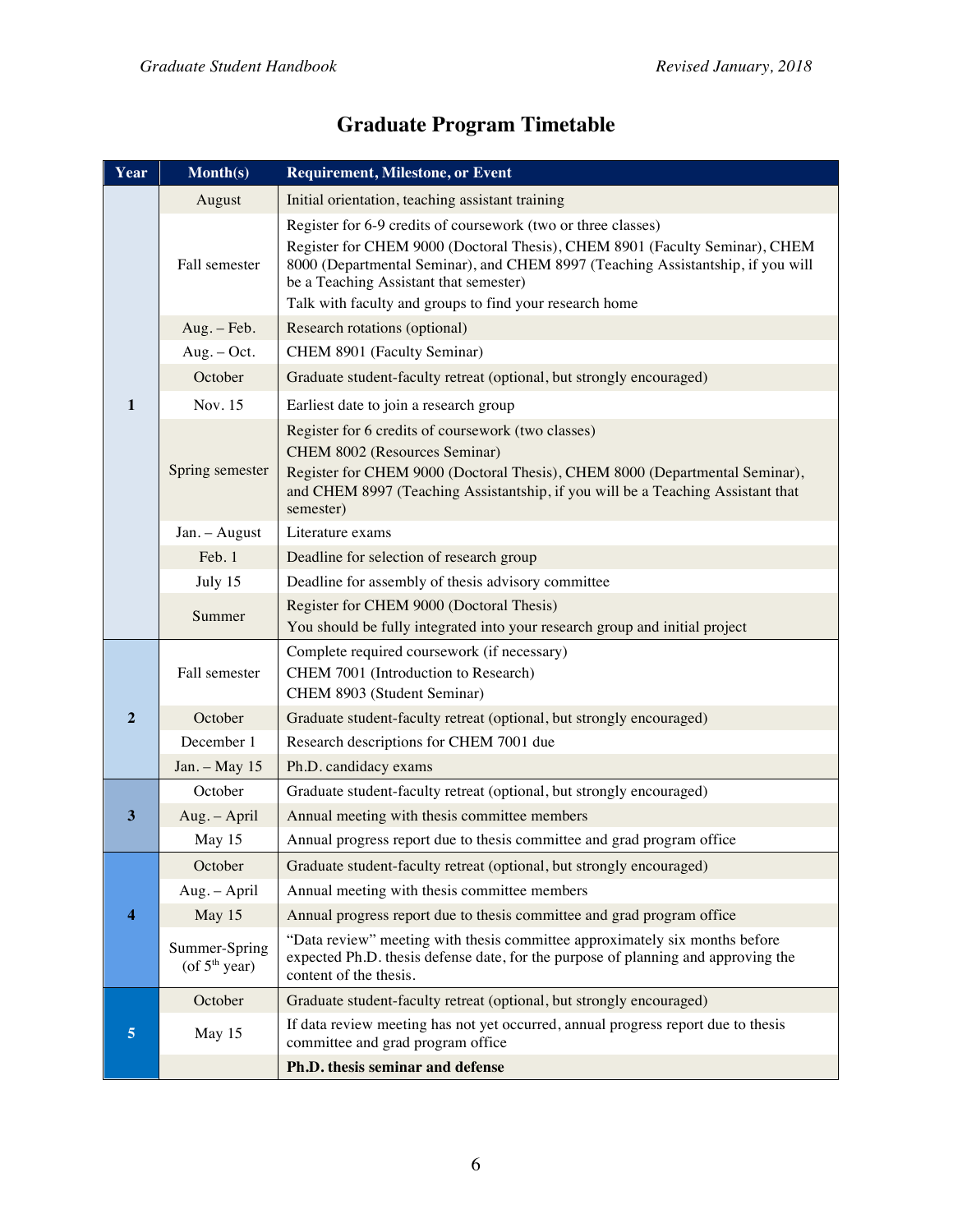### **CHANGES FROM PREVIOUS EDITION**

#### **Course Selection**

To better prepare students for the cross-disciplinary nature of the modern research environment, the requirements for course selections are no longer organized by traditional disciplines. Students are now free to combine any five courses as long as their selection covers at least two subdisciplines and includes at least two designated core courses. These changes will take effect for students entering the graduate program in the fall of 2018.

#### **Required Meetings with Thesis Committee**

Beginning with those who entered the graduate program in the fall of 2015, students are now required to meet with their Ph.D. thesis advisory committee at least once each year. These meetings must include a minimum of three of the faculty members on the committee, not to include their PhD advisor. From the fourth year on, a presentation at the Student-Faculty retreat can take the place of one such committee meeting.

#### **Required Annual Written Progress Reports**

Students who have advanced to Ph.D. candidacy are required to submit an annual report (3-5 pages) summarizing the progress made in the past year towards completion of the student's research goals.

#### **Role of the Thesis Advisory Committee**

Students should be aware that the thesis advisory committee works for the student and the School's graduate program, not for the research advisor. The student's needs should be the most important factor in the recommendations and actions of the committee.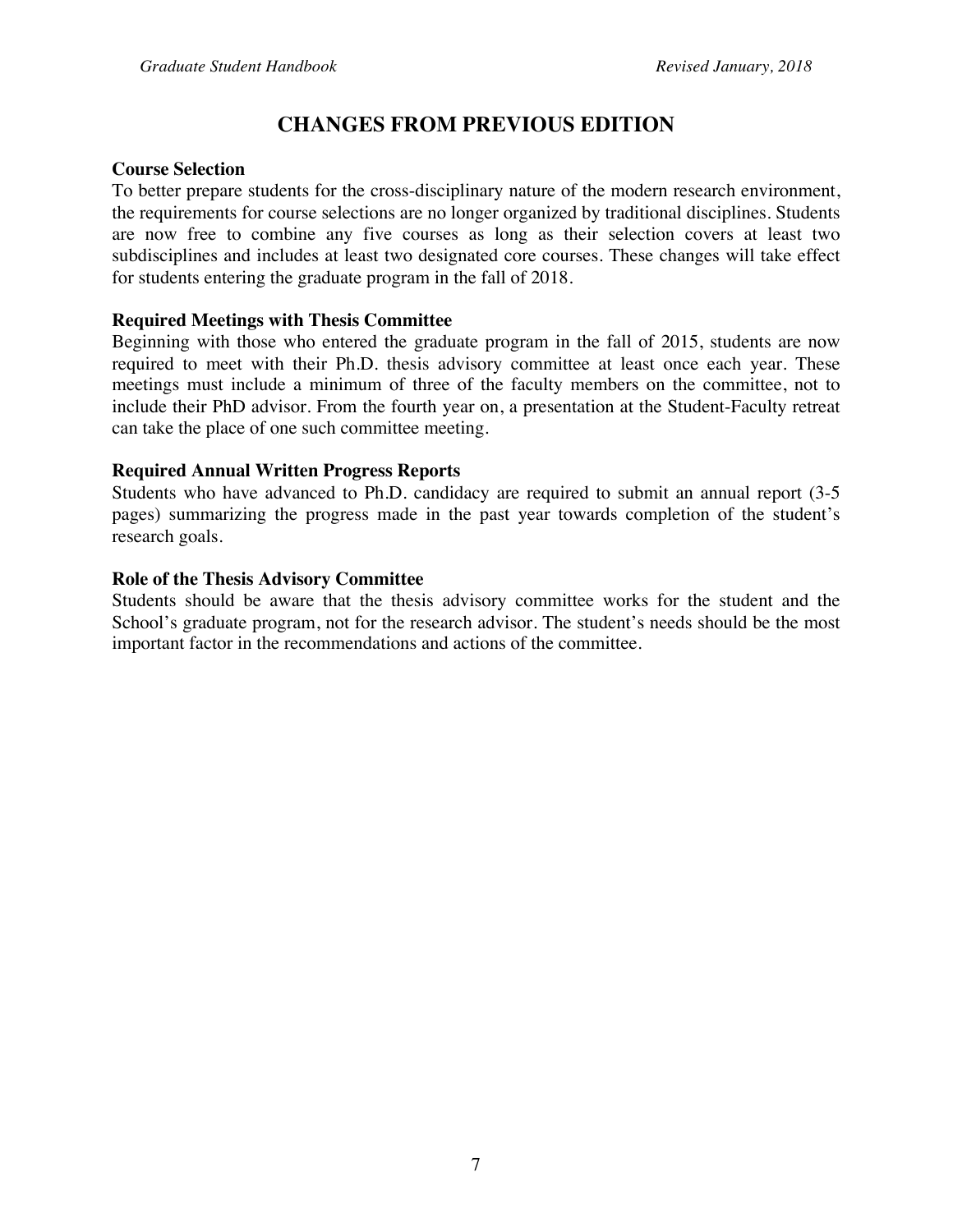#### **1. INTRODUCTION**

This handbook has been prepared to acquaint graduate students in the School of Chemistry and Biochemistry at the Georgia Institute of Technology (Georgia Tech) with the regulations and procedures related to graduate study. It is intended to be a supplement, not a substitute, for other published material, such as the *Georgia Tech General Catalog*.

Each graduate student should have copies of these publications and consult them for information. Questions about academic issues should be addressed to the Director of Graduate Studies, Dr. Kenyetta Johnson (Molecular Science and Engineering building, room 2222L; telephone 404-894-8227) or to the Associate Chair for Graduate and Postdoctoral Programs, Dr. Christoph Fahrni (Petit Institute for Bioengineering and Bioscience building, room 3310, telephone 404-385-1164).

#### **1.1. Graduate Standing**

Students who satisfy the entrance requirements (see *General Catalog*) as judged by the Graduate Admissions Committee, the School Chair, the Registrar, and the Vice Provost of Graduate Education and Faculty Affairs are admitted to full graduate standing.

A student whose academic background does not meet the requirements for the B.S. in Chemistry and Biochemistry at Georgia Tech may be admitted as non-degree seeking special student. These students will take courses to make up for the background deficiency and to demonstrate the ability to do effective work (GPA of at least 3.0 in approved lecture courses) before they may reapply for admission with full graduate standing. Graduate courses passed as a non-degree seeking student may be counted toward a degree requirements upon acceptance into a degree program. Students who wish to enroll for course work but not to pursue a program of study toward a graduate degree may be admitted as "special" graduate students upon approval of the Graduate Committee, the School Chair, the Registrar, and the Vice Provost of Graduate Education and Faculty Affairs. If subsequently accepted into a degree program, these students may petition for courses taken on special standing to be counted toward a graduate degree.

#### **1.2. The Graduate Committee, Director of Graduate Studies, and Academic Programs Office**

*Academic* issues related to graduate studies in the School of Chemistry and Biochemistry are handled by the Graduate Curriculum Committee (in 2017-2018, Dr. Christoph Fahrni, Chair; Dr. Kenyetta Johnson, Co-Chair; Dr. Will Gutekunst; Dr. David Sherrill; Dr. Jake Soper; Dr. Amanda Stockton; Dr. Loren Williams; Mr. Dominic Sirianni, student representative).

Proposed minor programs, programs of study for the M.S. degrees, petitions, and other requests for Graduate Committee action and recommendation should be submitted to Dr. Kenyetta Johnson in the Academic Programs Office. Please note the Institute deadlines for submission of degree petitions which are posted on the Institute's graduate studies website at url www.grad.gatech.edu.

*Procedural* issues related to graduate studies are handled by the Academic Programs Office located in Molecular Science and Engineering Office 2222L of the School of Chemistry and Biochemistry. Questions may be addressed to Dr. Kenyetta Johnson (Director of Graduate Studies).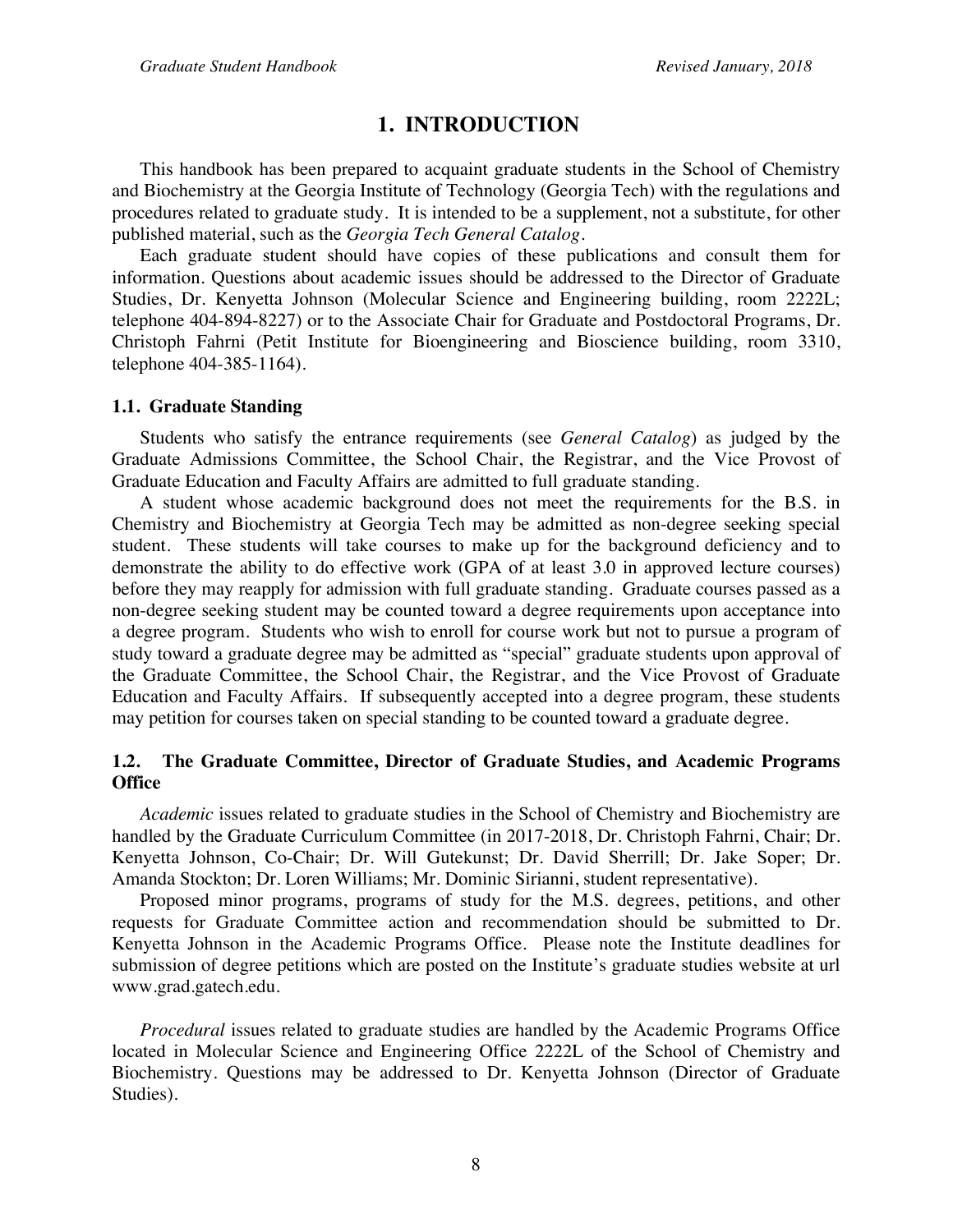### **2. ACADEMIC PROGRAM REQUIREMENTS**

#### **2.1. Registration**

*All full-time students are required to register for at least two approved lecture courses which count towards the program of study for the Master's program or Ph.D. program in the first semester and two in the second semester. Students are required to maintain a minimum grade point average of 2.70 for the M.S. and 3.00 for the Ph.D program.* Any student with a lower average will be advised that he or she must improve the GPA to the minimum required for their program in order to continue to receive financial aid. Students with an overall GPA below 2.70 in graduate chemistry lecture courses will not be allowed to continue graduate study beyond the first two academic semesters. The requirements for M.S. and Ph.D. degrees are outlined in Sections 4 and 5, respectively. Financial assistance in the form of a teaching or research assistantship requires maintenance of good standing (see Section 6).

All full-time graduate teaching and research assistants are required to register during Phase I for 21 credits (of which 12 must be on a letter-grade or pass/fail basis) in the fall and spring semesters and 16 credits (of which 12 must be on a letter-grade or pass/fail basis) during the summer semester. Schedules will consist of lecture, seminar, assistantship, and thesis hours.

- The number of lecture course hours will vary each semester.
- Students are required to register for CHEM 8000-Departmental Seminar (1 credit, Thursdays from 4-5 pm unless noted otherwise) during Fall and Spring Semesters until admitted to Ph.D. candidacy
- Teaching Assistants will register for 3 credits of CHEM 8997-Teaching Assistantship (if applicable).
- The remaining hours will be designated as thesis work (CHEM 7000-Masters Thesis or CHEM 9000-Doctoral Thesis).

#### **2.2. Transfer and Advanced Standing Credit**

Students requesting the use of credit for graduate courses taken at other institutions must petition the graduate committee within the first month of residence at Georgia Tech. The amount of credit that can be transferred, and the way in which it is transferred depends on the program of study (MS see Section 4.5; Ph.D., see Section 5.4) and performance on courses at Georgia Tech in the first semester of residence.

Students who have taken an advanced undergraduate course that covers material at the same level than a regular graduate course offered in the School of Chemistry and Biochemistry may apply to take an examination for advanced standing.

#### **2.3. Research Rotations**

Although not a required component of the graduate program, students are encouraged to pursue rotations in two or three research groups during the fall semester of their first year of study. Research rotations are a great way to get to know specific research areas, faculty members, and their research groups prior to selecting a primary research advisor. Students interested in research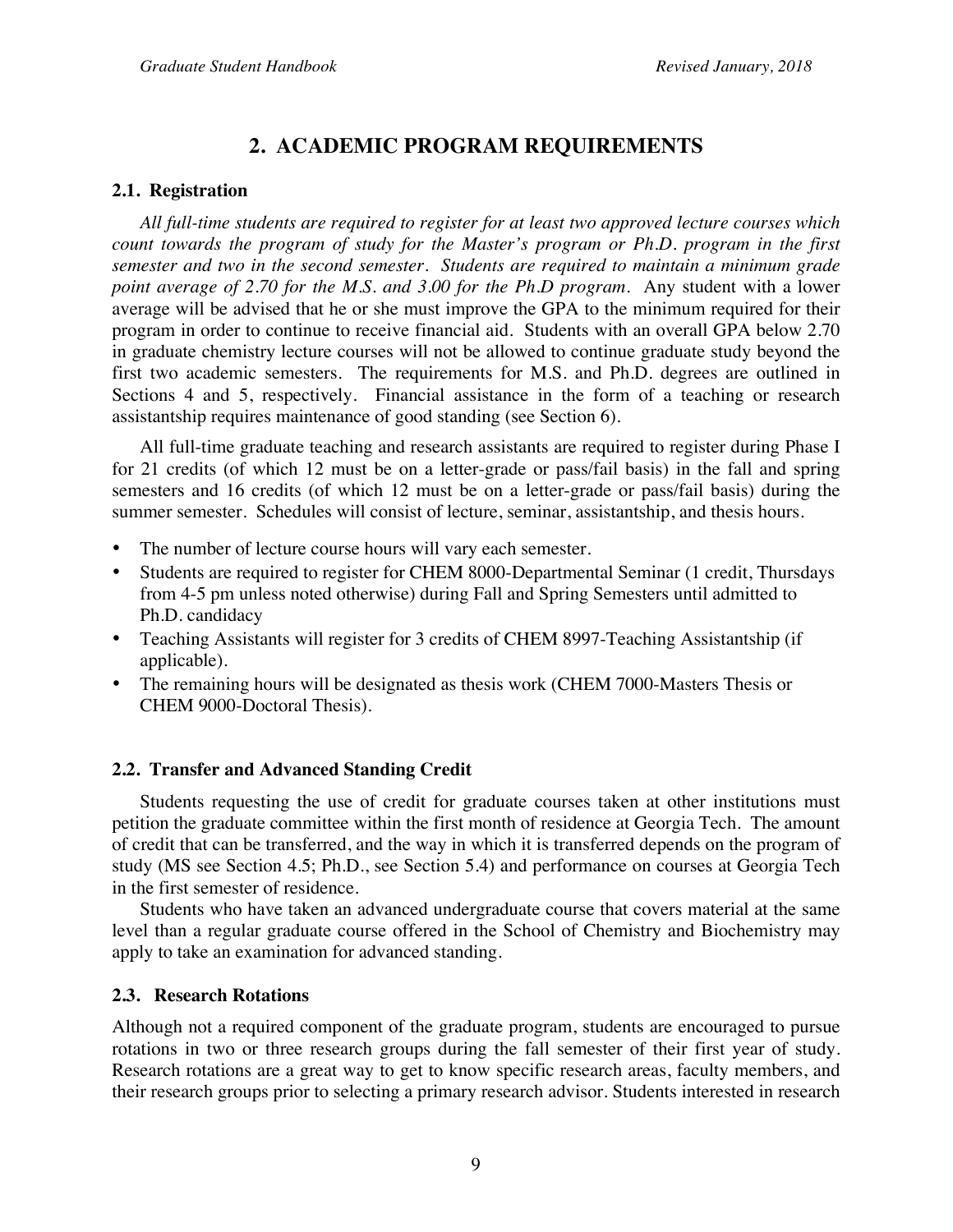rotations should directly contact the respective faculty members and inquire about available space.

#### **2.4. Choosing a Research Advisor (to be completed by Feb. 1 of the first year)**

Students entering in summer and fall semesters must enroll in CHEM 8901 (fall semester). This course, which is graded based on attendance, offers an overview of research programs, presented by faculty members in the form of short lectures, and will aid in identifying a research advisor. Students should also arrange meetings with a number of individual faculty members to discuss specific research projects. The student must select a research advisor by February 1. A student should submit an *application* to join a research group between November 15-February 1. *Acceptance into a research group is contingent on space and resources available. Final approval for joining the research group of your choice is given by the School chair.*

Descriptions of faculty research interests and activities are available on departmental web pages. These may not be completely up to date, so you are encouraged to have conversations with faculty and current group members. Students may join research groups headed by Georgia Tech faculty members outside of the School of Chemistry and Biochemistry. Such students must be have a co-advisor with a formal appointment in the School. Note also that prior approval of the Director of the Graduate Program and the School Chair are required.

#### **2.5. Honor Code and Proper Ethical Conduct**

Students are expected to comply with the Georgia Tech Honor Code and maintain proper ethical conduct in research and publication. A copy of the Honor code is available in the *Georgia Tech General Catalog* or http://www.honor.gatech.edu. In addition, guidelines for ethical conduct in research and publication for chemists and biochemists can be found at http://pubs.acs.org/page/policy/ethics/index.html.

Plagiarism is the act of using another person's work or ideas and misrepresenting this information as your own. It is a serious offense that violates the honor code at Georgia Tech. In order to familiarize yourself with plagiarism and academic misconduct, you may visit the following website for examples: https://policylibrary.gatech.edu/student-life/academicmisconduct, http://www.indiana.edu/~wts/pamphlets/plagiarism.shtml

Proper ethical conduct also includes making the environment conducive to excellence for all. Accordingly, all students will be expected to treat everyone on campus with respect.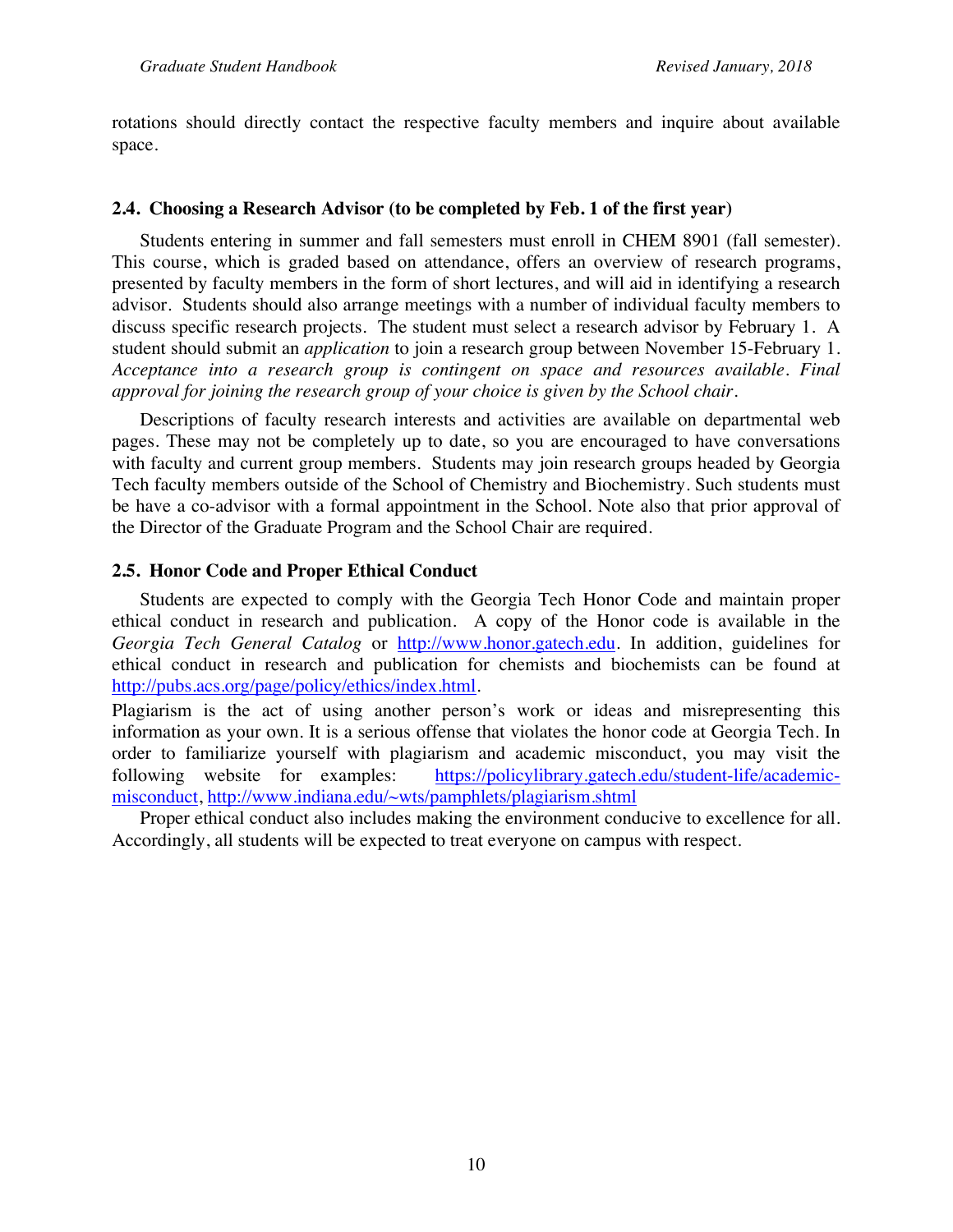#### **3. GRADUATE COURSES**

*All courses are 3 credits L/G, P/F or audit unless noted otherwise.* https://www.chemistry.gatech.edu/academics/courses/graduate

| <b>CHEM 6170</b> | Inorganic Chemistry I                                                                        |
|------------------|----------------------------------------------------------------------------------------------|
| <b>CHEM 6171</b> | Inorganic Chemistry II                                                                       |
| <b>CHEM 6172</b> | Physical Methods in Inorganic Chemistry                                                      |
| <b>CHEM 6181</b> | Chemical Crystallography                                                                     |
| <b>CHEM 6182</b> | Chemistry of the Solid State                                                                 |
| <b>CHEM 6183</b> | Organometallic Chemistry                                                                     |
| <b>CHEM 6271</b> | <b>Analytical Chemistry I</b>                                                                |
| <b>CHEM 6272</b> | <b>Analytical Chemistry II</b>                                                               |
| <b>CHEM 6281</b> | <b>Mass Spectrometry</b>                                                                     |
| <b>CHEM 6282</b> | <b>Chemical Sensors</b>                                                                      |
| <b>CHEM 6283</b> | <b>Electroanalytical Chemistry</b>                                                           |
| <b>CHEM 6284</b> | <b>Environmental Analytical Chemistry</b>                                                    |
| <b>CHEM 6285</b> | <b>Analytical Spectroscopy</b>                                                               |
| <b>CHEM 6371</b> | Identification of Organic Compounds                                                          |
| <b>CHEM 6372</b> | <b>Physical Organic Chemistry</b>                                                            |
| <b>CHEM 6373</b> | Organic Synthesis                                                                            |
| <b>CHEM 6381</b> | <b>Advanced Organic Synthesis</b>                                                            |
| <b>CHEM 6382</b> | Computational Methods in Organic Chemistry                                                   |
| <b>CHEM 6471</b> | <b>Chemical Thermodynamics and Kinetics</b>                                                  |
| <b>CHEM 6472</b> | Quantum Chemistry and Molecular Spectroscopy                                                 |
| <b>CHEM 6481</b> | <b>Statistical Mechanics</b>                                                                 |
| <b>CHEM 6482</b> | <b>Chemical Kinetics and Reaction Dynamics</b>                                               |
| <b>CHEM 6483</b> | <b>Chemistry of Electronic Materials</b>                                                     |
| <b>CHEM 6484</b> | <b>Optical Organic Materials</b>                                                             |
| <b>CHEM 6485</b> | <b>Computational Chemistry</b>                                                               |
| <b>CHEM 6491</b> | <b>Quantum Mechanics</b>                                                                     |
| <b>CHEM 6492</b> | Molecular Spectroscopy                                                                       |
| <b>CHEM 6501</b> | <b>Biochemistry I</b>                                                                        |
| <b>CHEM 6502</b> | <b>Biochemistry II</b>                                                                       |
| <b>CHEM 6571</b> | <b>Enzymology and Metabolism</b>                                                             |
| <b>CHEM 6572</b> | Macromolecular Structure                                                                     |
| <b>CHEM 6573</b> | Molecular Biochemistry                                                                       |
| <b>CHEM 6581</b> | Protein Crystallography                                                                      |
| <b>CHEM 6582</b> | <b>Biophysical Chemistry</b>                                                                 |
| <b>CHEM 6583</b> | Drug Design and Discovery                                                                    |
| <b>CHEM 6584</b> | <b>Contemporary Biochemistry</b>                                                             |
| <b>CHEM 6750</b> | Polymer Synthesis (cross-listed with Materials Science and Engineering)                      |
| <b>CHEM 6751</b> | Physical Chemistry of Polymer Solutions (cross-listed with Materials                         |
|                  | Science and Engineering)                                                                     |
| <b>CHEM 6752</b> | Polymer Characterization (cross-listed with Materials Science and<br>Engineering, 4 credits) |
|                  |                                                                                              |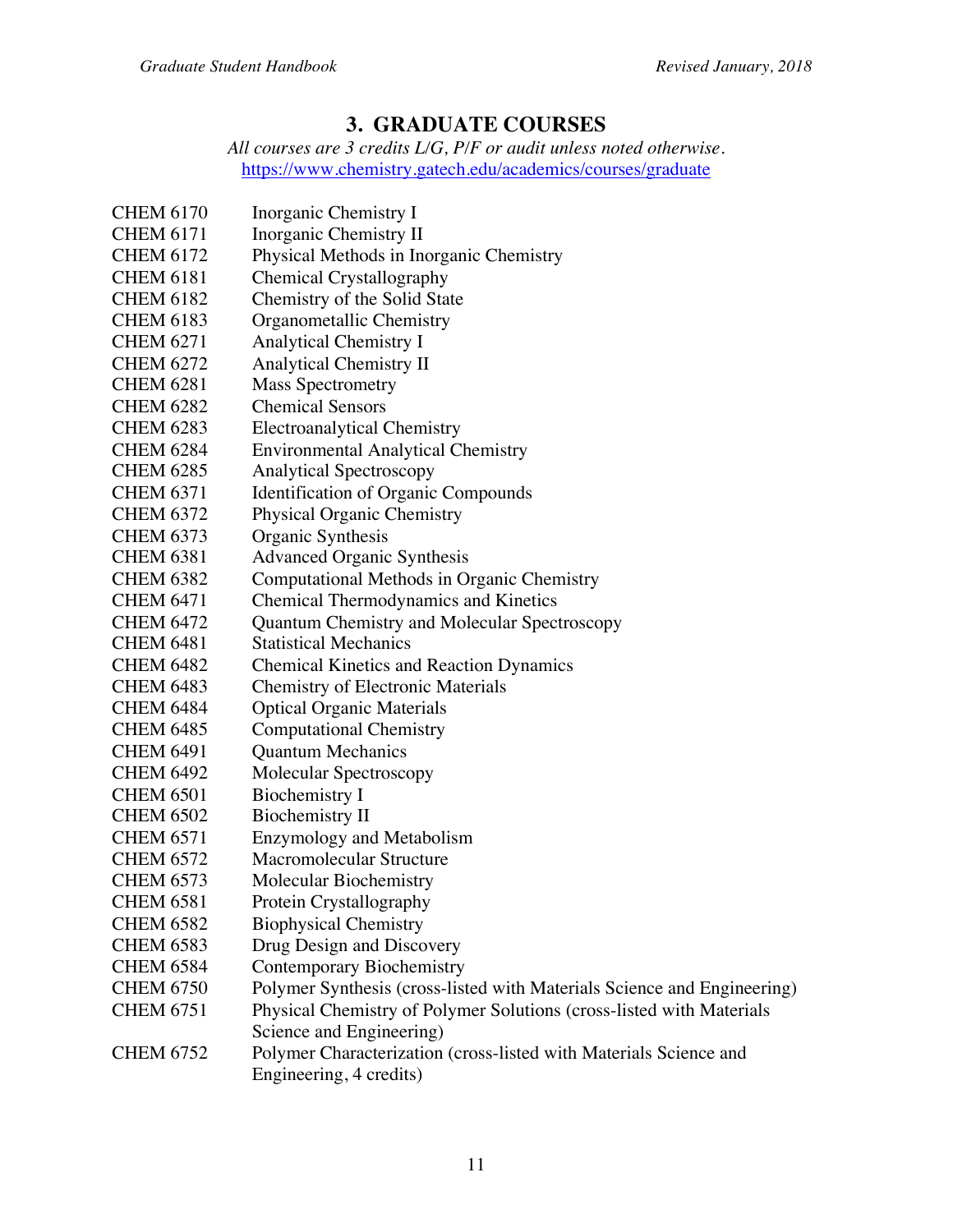| <b>CHEM 6755</b> | Theoretical Chemistry of Polymers (cross-listed with Materials Science) |
|------------------|-------------------------------------------------------------------------|
|                  | and Engineering)                                                        |
| <b>CHEM 6756</b> | <b>Signaling Molecules</b>                                              |
| <b>CHEM 6760</b> | <b>Biocatalysis</b>                                                     |
| <b>CHEM 6765</b> | Drug Development                                                        |
| <b>CHEM 7000</b> | Masters Thesis (1-21 credits, P/F)                                      |
| <b>CHEM 7001</b> | Introduction to Research (3 credits, L/G)                               |
| <b>CHEM 8000</b> | Seminar (1 credit, P/F)                                                 |
| <b>CHEM 8813</b> | Special Topics in Inorganic Chemistry (1-3 credits)                     |
| <b>CHEM 8823</b> | Special Topics in Analytical Chemistry (1-3 credits)                    |
| <b>CHEM 8833</b> | Special Topics in Organic Chemistry (1-3 credits)                       |
| <b>CHEM 8843</b> | Special Topics in Physical Chemistry (1-3 credits)                      |
| <b>CHEM 8853</b> | Special Topics in Biochemistry (1-3 credits)                            |
| <b>CHEM 8873</b> | Special Topics in Polymer Chemistry (1-3 credits)                       |
| <b>CHEM 8901</b> | Special Problems-Faculty Seminar (2 credits, P/F)                       |
| <b>CHEM 8902</b> | Special Problems-Student Seminar (2 credits, P/F)                       |
| <b>CHEM 8903</b> | Special Problems-Student Seminar (2 credits, L/G)                       |
| <b>CHEM 8997</b> | Teaching Assistantship (1-9 credits, P/F)                               |
| <b>CHEM 8998</b> | Research Assistantship (1-9 credits, Audit)                             |
| <b>CHEM 9000</b> | Doctoral Thesis (1-21 credits, P/F)                                     |
|                  |                                                                         |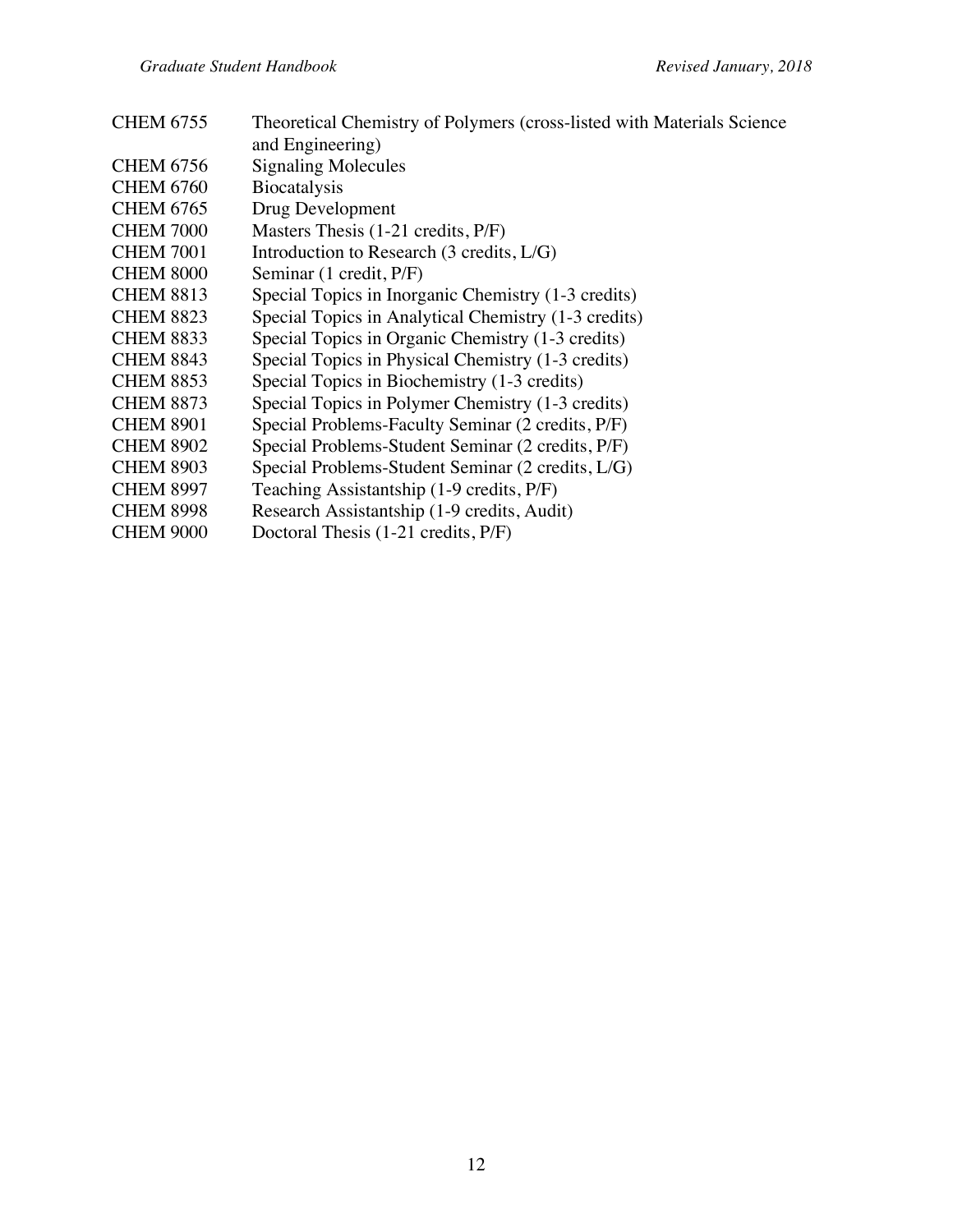#### **4. REQUIREMENTS FOR THE M.S. DEGREE**

#### **4.1. Introduction**

This section is a summary of the requirements for the M.S. More details are given in later sections of the *Graduate Handbook.* 

There are two options for completing the M.S. degree: Thesis Option and Non-Thesis Option.

#### **4.2. Requirements for the M.S. (Thesis Option)**

- 12 credits (four 3-credit courses, L/G) in an area of specialization (see Major areas for Ph.D. program, Section 5.1).
- 6 credits (two 3-credit courses, L/G) in a second area of specialization (see Major areas for Ph.D. program, Section 5.1).
- 6 credits approved free elective, including any course from the listed areas of specialization (see Major areas for Ph.D. program, Section 5.1) and seminar courses. A maximum of 3 credits can be on pass-fail basis.
- 6 credits of Masters Thesis (CHEM 7000)
- Completion of a thesis describing original research

Note: All coursework and seminars required for the program of study must be completed within the first two years of study. Also, see Section 2 for Information about minimum academic requirements for graduate standing.

For the M.S. degree (thesis option), the student must demonstrate the ability to conduct independent research as shown by the accomplishment of high-caliber work that should result in publication. This research will form the basis for the M.S. thesis.

Upon selection of a research topic, the student must file a "Request for Approval of Master's Thesis Topic" (see www.grad.gatech.edu). The form consists of a dissertation title and brief formal statement describing their thesis research.

The research thesis must be written while enrolled at Georgia Tech. The candidate must present a treatise in which is set forth, in good literary English, the results of an investigation directed by a member of the faculty of the School of Chemistry and Biochemistry. The form of the thesis is described in the Manual for Graduate Theses, available from the Division of Graduate Studies and Research (see www.grad.gatech.edu). The rough draft of the thesis should be submitted to the Thesis Reading Committee **at least 14 days** before graduation. The thesis reading committee consists of at least three members, the majority of whom must be members of the School of Chemistry and Biochemistry.

#### **4.3. Requirements for the M.S. (NON-Thesis OPTION)**

- 12 credits (four 3-credit courses, L/G) in an area of specialization (see Major areas for Ph.D. program, Section 6.1).
- 6 credits (two 3-credit courses, L/G) in a second area of specialization (see Major areas for Ph.D. program, Section 6.1).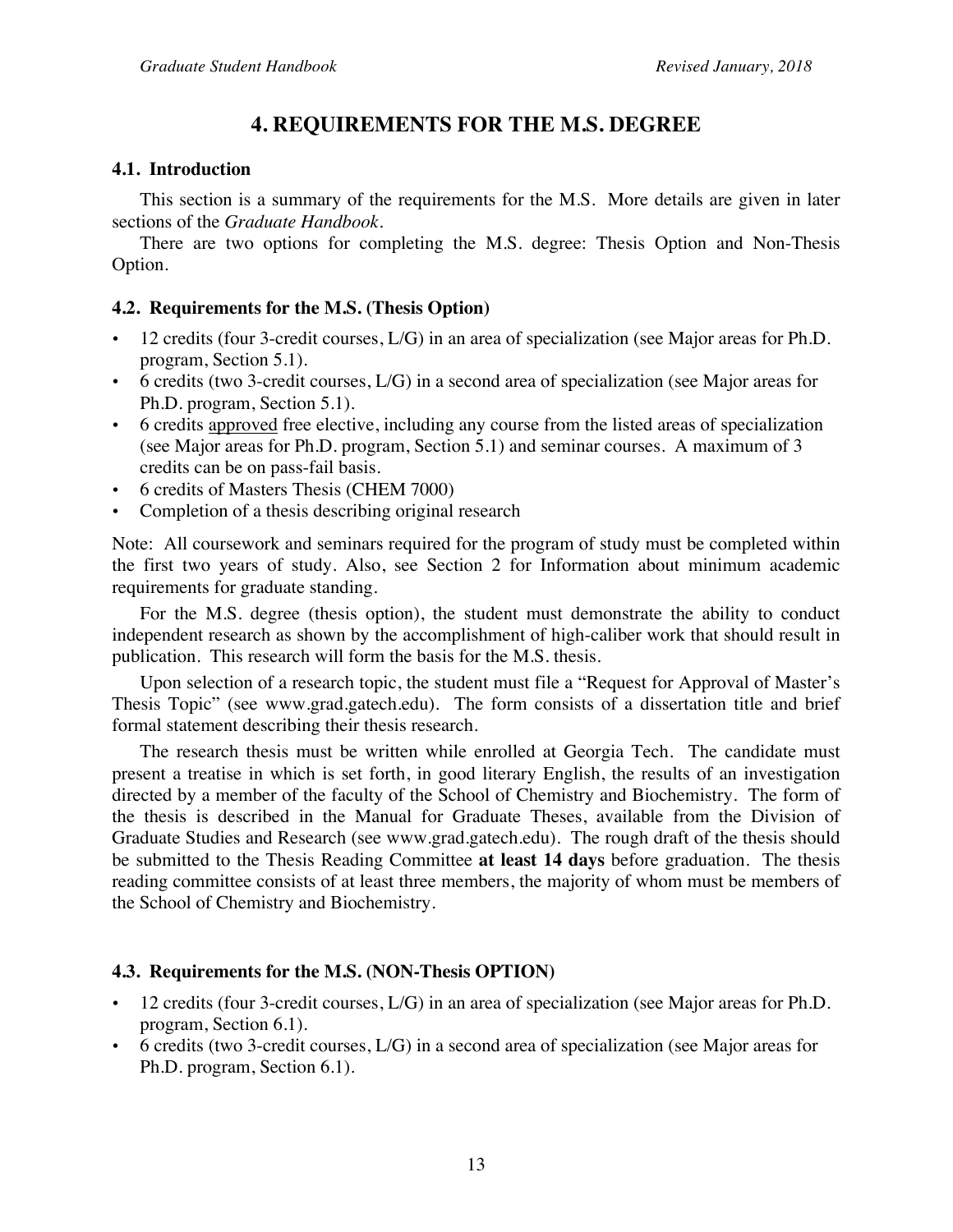- $\bullet$  3 credits (one 3-credit courses,  $L/G$ ) in any area of specialization (see Major areas for Ph.D. program, Section 6.1).
- 9 credits of approved free electives, which may include any course from the listed areas of specialization (see Major areas for Ph.D. program, Section 6.1), CHEM 7001, 8000, 8901, 8902, or 8903. A maximum of 3 credits on pass-fail basis may be used.

Note: All coursework and seminars required for the program of study must be completed within the first two years of study. Also, see Section 2 for Information about minimum academic requirements for graduate standing.

#### **4.4. Transfer of Credit for the M.S. Program**

Students may request transfer of credit for graduate courses taken at other US or Canadian institutions that were not used to satisfy degree requirements at that institution. Requests must be made within the first month of residency at Georgia Tech. A maximum of 6 credits may be transferred. Students may petition the graduate committee to take other courses for which they are adequately prepared by "Advanced Standing".

#### **4.5. Required Forms**

Candidates for the M.S. degree must file a "Petition for Degree" (available from the Registrar's Office) with the Registrar by the required Institute deadlines (see www.registrar.gatech.edu). Students who do not complete their requirements and graduate when anticipated must file an extension to postpone their graduation to the following semester.

Upon completion of the M.S. degree program or upon termination of the program for any reason, the student is expected to meet with the Director of Assessment of the School of Chemistry and Biochemistry for an exit interview. For more information, see:

http://www.chemistry.gatech.edu/academics/graduate-academic-forms

All students are required to complete a clearance form prior to departure: http://www.chemistry.gatech.edu/academics/graduate-academic-forms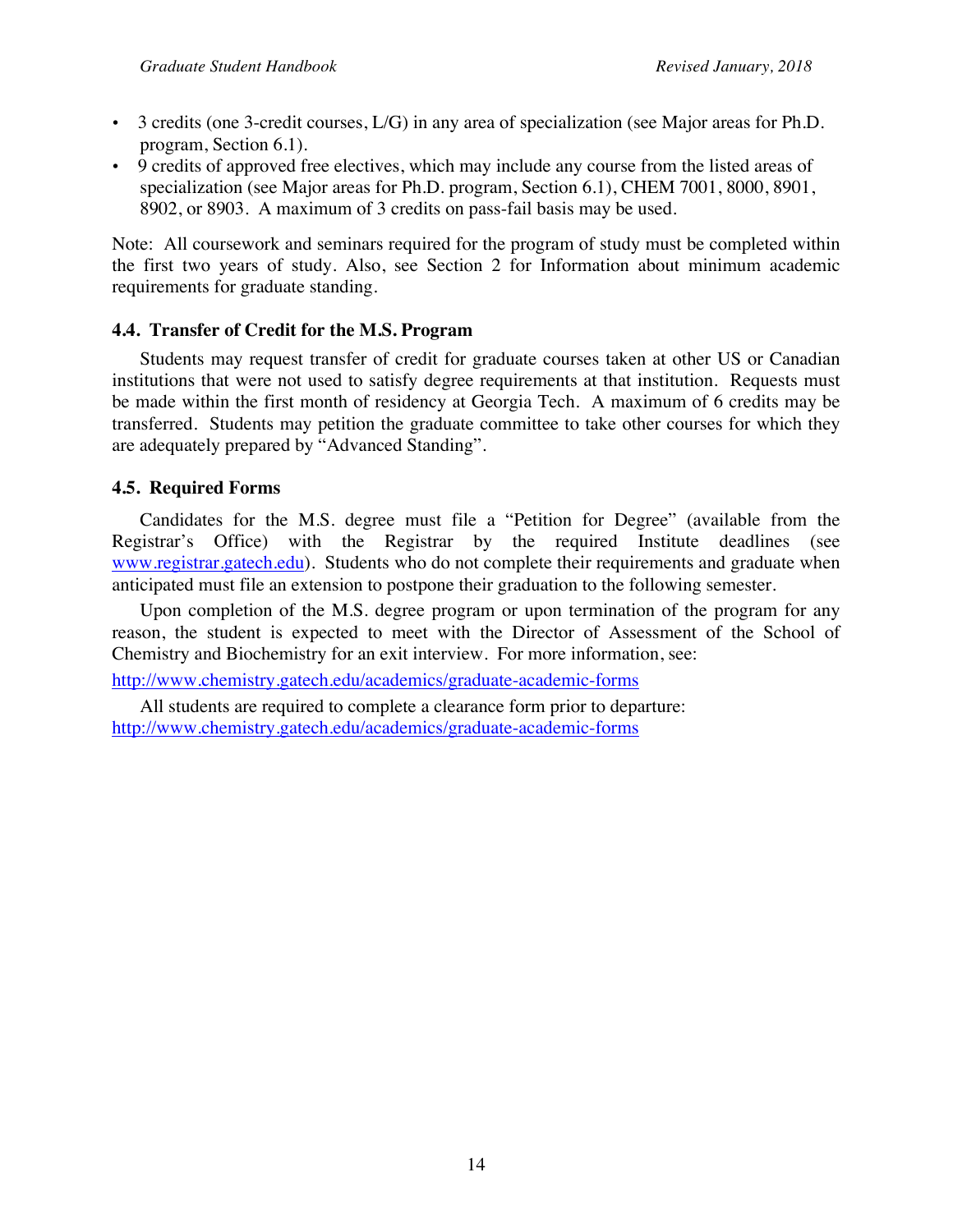#### **5. REQUIREMENTS FOR THE Ph.D.**

#### **5.1. Introduction**

This section is a summary of the requirements for the Ph.D. program. More details are given in later sections of the *Graduate Handbook.* 

The Ph.D. program in Chemistry and Biochemistry requires successful completion of five courses with a satisfactory grade point average, a series of seminar courses, the Ph.D. candidacy examination, and defense of a thesis describing original research.

- Students must complete a total of five 3-credit hour classes chosen from at least two different subdisciplines, and at least two of the classes must be designated core courses (see section 5.2)
- A series of seminars must be completed (CHEM 8901, 8902, 8903)
- In addition to above courses and seminars, Ph.D. candidates must complete:
	- a series of literature exams (administered throughout spring and summer of the first year)
	- a Ph.D. candidacy exam following completion of the literature exam requirement, and no later than the beginning of the third year.
	- annual written progress reports describing the original research
	- annual meetings with the thesis advisory committee
	- a data review  $\overline{6}$  months prior to thesis defense
	- a defense of the thesis describing original research

#### **5.2. Coursework**

Doctoral students must complete a series of five courses in their field of specialization. The course selection must cover at least two different subdisciplines, and at least two of the courses must be designated core courses as defined below for each subdiscipline. All five courses must be completed with an A or B letter grade to satisfy the requirements for PhD candidacy (see also section 5.3).

The courses are organized within six subdisciplines, each of which include designated core courses as well as a series of electives. In addition to the courses offered by the School of Chemistry and Biochemistry, students may also propose graduate courses from other departments as electives; however, such proposals must be approved by the graduate curriculum committee in advance of the respective course registration deadline. A list of example course combinations is provided in Section 5.15.

#### **Subdisciplines:**

| <b>Core Courses</b>                            | <b>Electives</b>                                |
|------------------------------------------------|-------------------------------------------------|
| CHEM 6170 Inorganic Chemistry I                | CHEM 6171 Inorganic Chemistry II $#$            |
| CHEM 6172 Physical Methods in Inorg. Chemistry | CHEM 6181 Chemical Crystallography              |
|                                                | CHEM 6182 Chemistry of the Solid State          |
|                                                | CHEM 6183 Organometallic Chemistry              |
|                                                | CHEM 8813 Special Topics in Inorganic Chemistry |
| $\mu$ CIIEM (170                               |                                                 |

#### **1. Inorganic Chemistry**

# CHEM 6170 prerequisite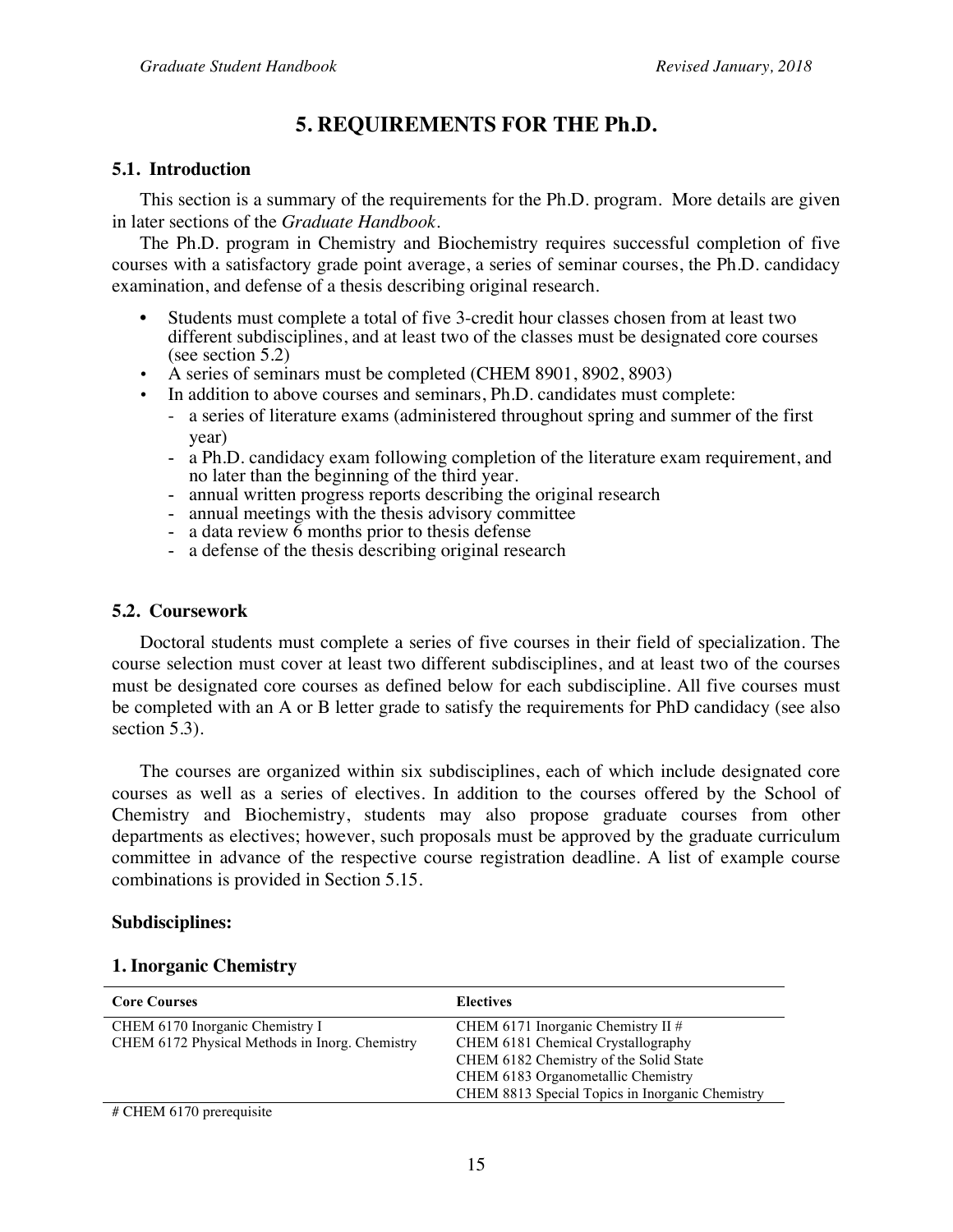#### **2. Analytical Chemistry**

| <b>Core Courses</b>              | <b>Electives</b>                               |
|----------------------------------|------------------------------------------------|
| CHEM 6271 Analytical Chemistry I | <b>CHEM 8832 Analytical Astrobiology</b>       |
| CHEM 6281 Mass Spectrometry      | CHEM 8823 Special Topics (Analytical Biochem.) |
|                                  | CHEM 8823 Special Topics (Separations)         |
|                                  | CHEM 8823 Special Topics (Hot Topics in Anal.  |
|                                  | Chem.)                                         |

#### **3. Organic Chemistry**

| <b>Core Courses</b>                           | <b>Electives</b>                             |
|-----------------------------------------------|----------------------------------------------|
| CHEM 8833 Organic Reaction Mechanisms         | CHEM 6373 Organic Synthesis $#$              |
| CHEM 6372 Physical Organic Chemistry #        | CHEM 6381 Advanced Organic Synthesis         |
| CHEM 6371 Identification of Organic Compounds | CHEM 6382 Comp. Methods in Organic Chemistry |
| $\#$ CHEM 8833 prerequisite                   |                                              |

#### **4. Physical Chemistry**

| <b>Core Courses</b>                            | <b>Electives</b>                               |
|------------------------------------------------|------------------------------------------------|
| <b>CHEM 6481 Statistical Mechanics</b>         | CHEM 6471 Chem. Thermodynamics and Kinetics    |
| or CHEM 6755 Theoretical Chemistry of Polymers | CHEM 6482 Chem. Kinetics and Reaction Dynamics |
| CHEM 6491 Quantum Mechanics                    | CHEM 6483 Chemistry of Electronic Materials    |
| or CHEM 6472 Quantum Chemistry and Molecular   | CHEM 6484 Optical Organic Materials            |
| Spectroscopy                                   | CHEM 6485 Computational Chemistry              |
|                                                | CHEM 6492 Molecular Spectroscopy               |
|                                                | CHEM 8843 Special Topics in Physical Chemistry |

#### **5. Biochemistry**

| <b>Core Courses</b>                 | <b>Electives</b>                    |
|-------------------------------------|-------------------------------------|
| CHEM 6571 Enzymology and Metabolism | CHEM 6501 Biochemistry I            |
| CHEM 6572 Macromolecular Structure  | CHEM 6502 Biochemistry II           |
| CHEM 6573 Molecular Biochemistry    | CHEM 6581 Protein Crystallography   |
|                                     | CHEM 6582 Biophysical Chemistry     |
|                                     | CHEM 6583 Drug Design and Discovery |
|                                     | CHEM 6584 Contemporary Biochemistry |
|                                     | CHEM 6756 Signaling Molecules       |
|                                     | CHEM 6760 Biocatalysis              |
|                                     | CHEM 8853 Bioinorganic Chemistry    |

#### **6. Polymer Chemistry**

| <b>Core Courses</b>                  | <b>Electives</b>                                 |
|--------------------------------------|--------------------------------------------------|
| CHEM 6750 Polymer Synthesis $#$      | CHEM 6751 Phys. Chemistry of Polymer Solutions * |
| CHEM 6752 Polymer Characterization * | CHEM 8873 Special Topics in Polymer Chemistry    |
| .                                    |                                                  |

# CHEM 8833 prerequisite; \* CHEM 6750 (or equivalent) prerequisite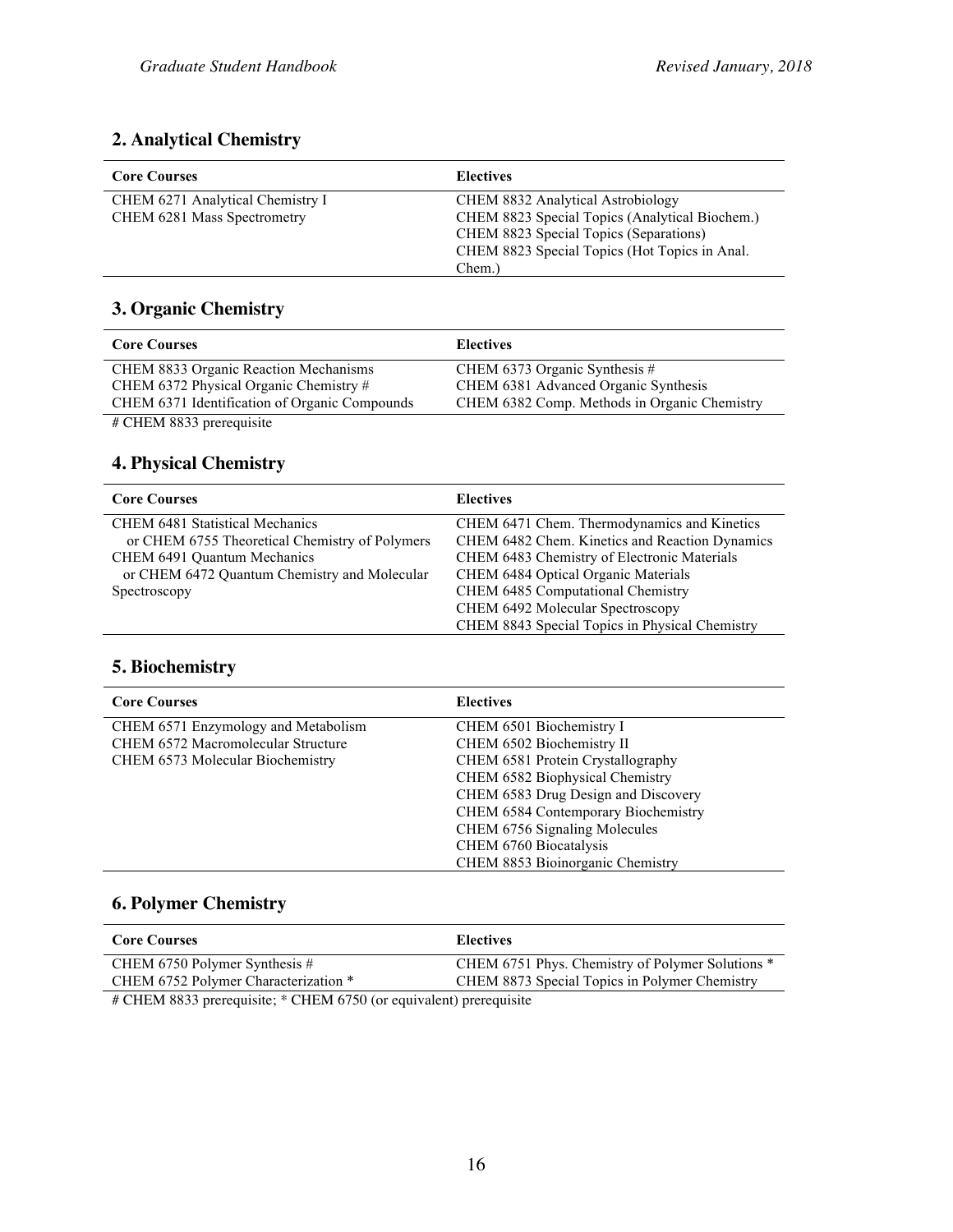#### **5.3. GPA Requirements**

- Students must have a GPA greater than 2.50 in at least two or more classes after the first semester to be allowed to continue with the literature exams. Students with a GPA of less than 2.50 after the first semester may not continue in the Ph.D. program without approval of the graduate committee.
- Grades of "C" do not count toward the five-course requirement of the Ph.D. program. Students earning a "C" will therefore have to take additional coursework according to the rules outlined in Section 5.2.
- Students must have a GPA of greater than 2.70 in at least four or more classes at the end of the second semester in order to continue in the Ph.D. program. Students with a GPA of less than 2.70 may not continue in the Ph.D. program without approval of a written petition to the graduate committee.
- **Georgia Tech has a minimum cumulative GPA requirement of 3.00.**

#### **5.4. Transfer of Credit for the Ph.D. Program**

Students may request transfer of credit for graduate courses taken at other US or Canadian institutions within the first month of residency at Georgia Tech. Credit will only be transferred if a student completes three courses during the first semester of residence. All three courses must fulfill the selection requirements as outlined in Section 5.2, and must be passed with an A or B letter grade. A maximum of 6 credits may be transferred. Students may petition the graduate committee to take other courses for which they are adequately prepared by "Advanced Standing" (see: http://www.catalog.gatech.edu/academics/undergraduate/credit-tests-scores/advancedstanding/).

#### **5.5. Required Seminar Courses**

Students in the Ph.D. program must complete a series of seminar courses (CHEM 8901-2-3) and CHEM 7001 during the first three semesters in residence, and register for the departmental seminar (CHEM 8000) *every* semester in residence (except summer residence).

CHEM 7001: Introduction to Research (3 cr., first Summer, L/G)

CHEM 8000: Seminar (1 cr, each seminar, P/F)

This course counts as 1 credit and is administered on a pass/fail basis. The grade for this course will be based on attendance at Departmental Seminars. All graduate students in chemistry are required to attend these seminars on Thursday afternoons. For a detailed schedule, please visit the departmental webpage.

CHEM 8901: Faculty Research Seminar (2 cr, first Fall, P/F)

Students will enroll in CHEM 8901 (Faculty research seminar) during the fall semester of their first year. The purpose of this course is to aid students in advisor selection by offering an overview of research projects being conducted within the School of Chemistry and Biochemistry.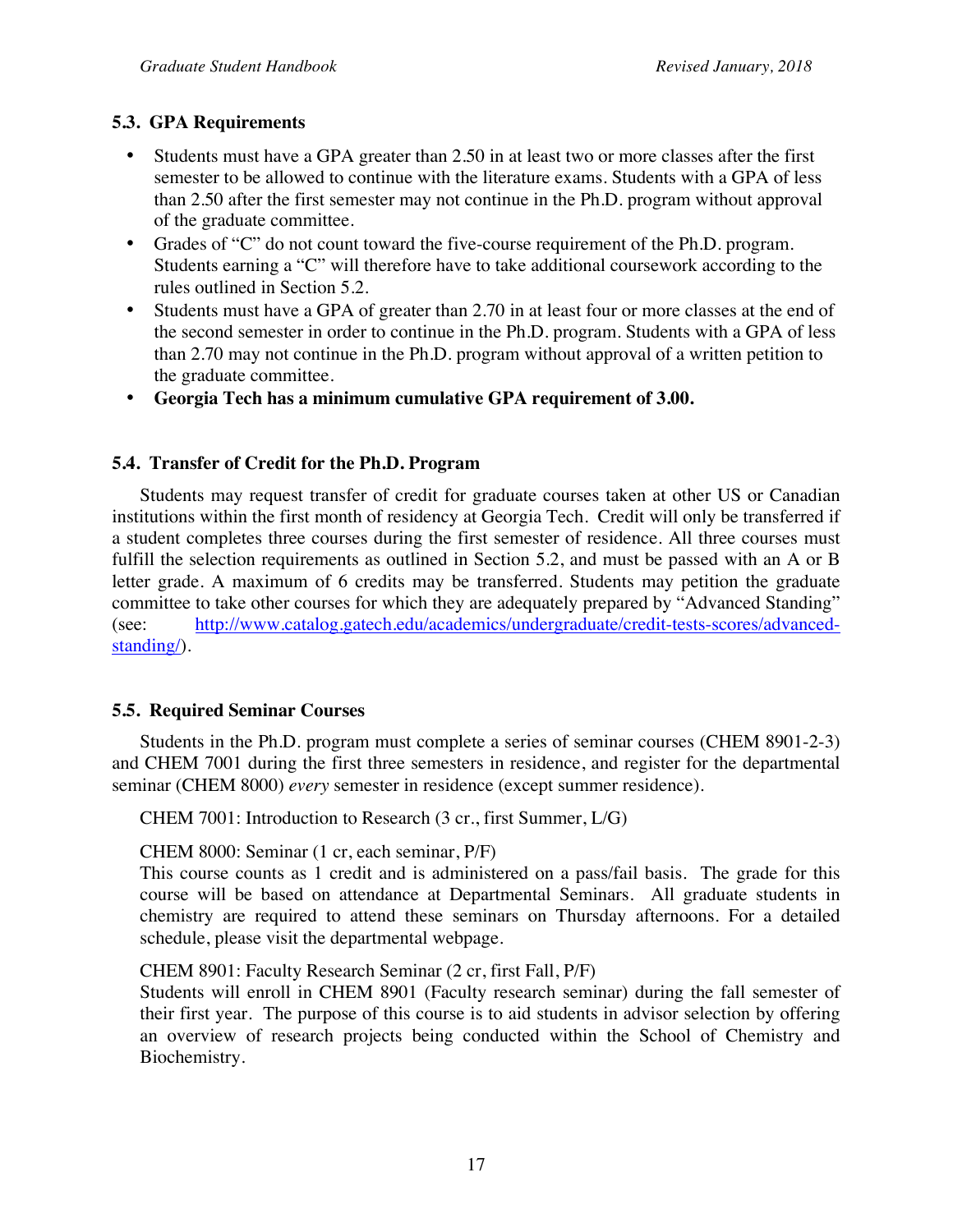#### CHEM 8902: Information Resources Seminar (2 cr, first Spring, P/F)

Students will enroll in CHEM 8902 (Information resources seminar) during the spring semester of their first year. The purpose of this course is to introduce students to topics such as responsible conduct of research (RCR training), scientific ethics, chemical safety, intellectual property, career opportunities, diversity workforce issues, and research proposal development.

#### CHEM 8903: Student Seminar (3 cr, second Fall, L/G)

All graduate students will enroll for CHEM 8903 (Student seminar) during the fall semester of the second year. The course consists of a series of seminars, which are presented by students on topics from the recent literature and their own research. This seminar must be passed with an A or B letter grade. Students obtaining a lower grade will be required to retake the seminar in the following year.

#### **5.6. Ph.D. Literature Examinations (to be completed by the end of the second year)**

Students begin literature exams in January of the first year, but only if they have successfully completed at least two graduate classes during their first semester with a GPA of greater than 2.50 (unless approved otherwise by the Chemistry and Biochemistry Academic Programs Office). A total of eight literature exams will be given from January through August. Each twohour exam will be based on reading assignments from the recent research literature, which will be posted two weeks before the scheduled exam date. *Exam questions will evaluate the ability to critically assess data and information described in the reading assignments and also test fundamental concepts relevant to the topics at hand.* To avoid conflicts with classes and teaching assignments, all exams will be scheduled during evening hours.

Reading assignments and examinations will be offered for each traditional subdiscipline (analytical, biochemistry, inorganic, organic, physical). Each exam will be graded on a scale from 0 to 4. A student must accumulate 16 points from 8 consecutive exams to successfully complete the requirement. Only those students who successfully complete the literature examination requirement can proceed to the Student Seminar and Ph.D. candidacy examination requirements.

Students are allowed to take only one test during each exam period. To ensure fairness in grading, the exams will be coded so that the identity of the person submitting the exam is unknown to the faculty member grading the exam. Unexcused absences from an examination will result in a grade of zero. If absent from an exam for an excusable reason, a student may petition in writing the Graduate Committee for special consideration.

If a re-grade is desired, students have one week after the return of the graded exam to file a formal request with the Academic Programs Office. This written request should clearly and concisely address each question that is being considered for re-grade. Because the grading (and re-grading) of these exams are done in "blinded" fashion (student names are not known to the examiner), students must not communicate directly with the professor of record for the exam during the re-grade period. All literature grades are final after the re-grade period.

Any student who is mathematically eliminated from successfully completing the literature examination requirement will be notified and will not be allowed to take the remaining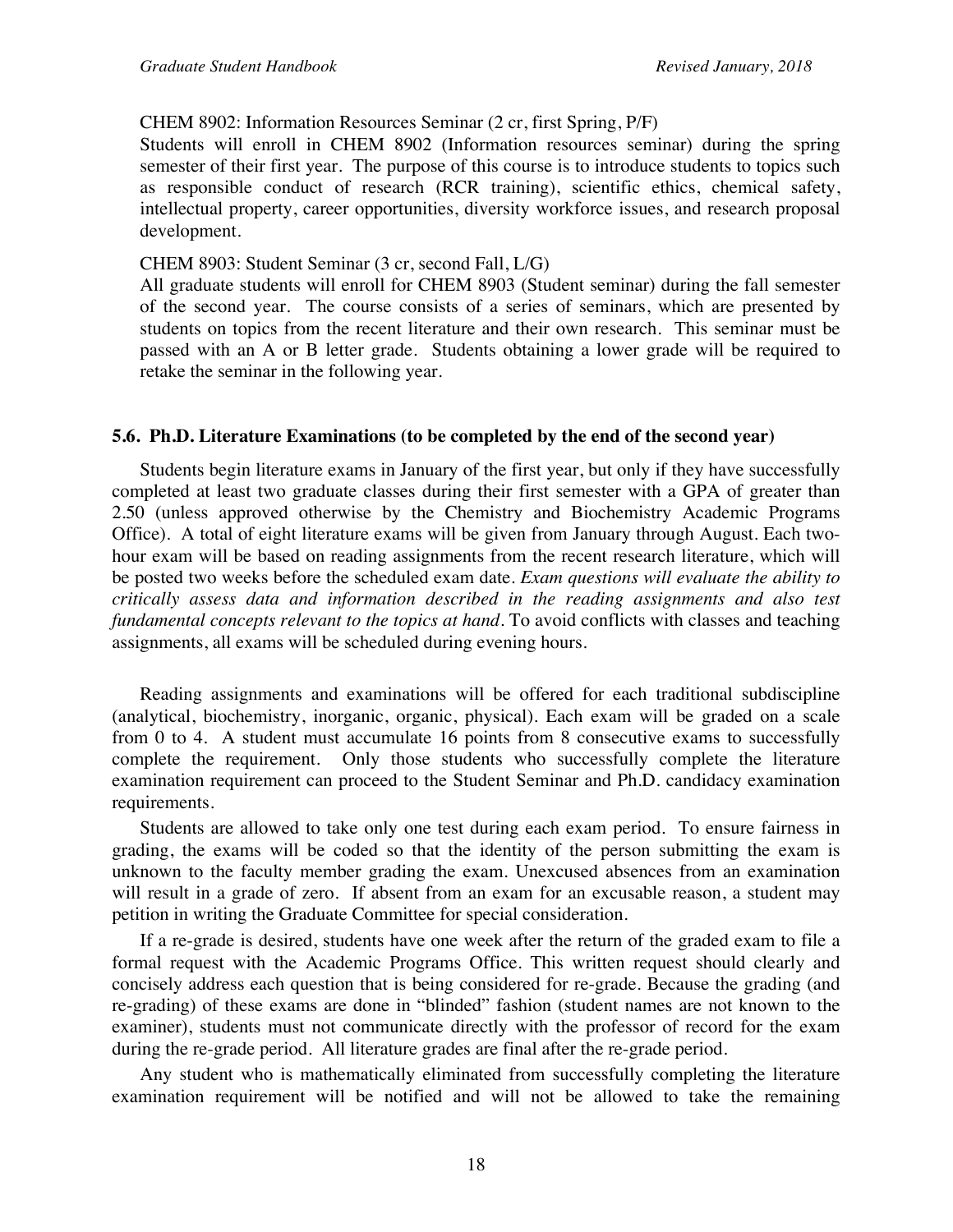examinations. The student will have the opportunity to take additional courses and a second attempt to pass the literature exam requirement in the following academic year. Note that in such cases, the student will also be expected to complete the other requirements, including the Ph.D. candidacy examination, during the semester after successful completion of the literature exam requirement.

#### **5.7. Appointment and Composition of the Ph.D. Advisory Committee**

The Ph.D. committee must be appointed by July 15<sup>th</sup> of the first year of graduate study. The committee will consist of:

- (i) Three members of the academic faculty of the School of Chemistry and Biochemistry (i.e., tenured or tenure-track; NOT adjunct), which includes the research advisor serving as the student's principal research advisor
- (ii) One member of the academic faculty from a Ph.D. or MD granting department with no type of appointment (other than adjunct) in the School of Chemistry and Biochemistry.
- (iii) One of the following: a member of the academic faculty from the School of Chemistry & Biochemistry, a Principal Research Scientist from the School of Chemistry & Biochemistry, a member of the academic faculty or a Principal Research Scientist from another school at the Georgia Institute of Technology, or a Ph.D.-level staff member from another research organization (GTRI, IPST, industry, national laboratory, or Ph.D. or MD granting academic department, etc.) who has been involved in collaborative research described in the student's thesis.

Other, non-voting, members of the committee may be appointed IN ADDITION to the five members identified above, not to substitute for them. Students are required to submit names of their thesis committee members for approval by July 15 via email to the Academic Programs Office (email: kenyetta.johnson@chemistry.gatech.edu). As required by Institute regulations, the School's Graduate Committee will review and approve the composition of the thesis committees.

Students should consult with their research advisors about appropriate members for their thesis committee, and the final composition of the committee must be agreed to by both the student and the advisor. The committee's responsibilities are to the School and Institute (to provide oversight so as to help maintain standards of performance and ethics appropriate to the granting of the Ph.D. degree) and to the student (to provide guidance, independent scientific perspective, and advocacy in the student's best interests in the event of a dispute with the research advisor).

#### **5.8. Transfer to the M.S. Program**

A student may be transferred to the M.S. program at the end of the first year if the student's GPA is less than 3.00 or if fewer than four lecture courses were successfully completed towards fulfilling the Ph.D. program requirements. A student who fails the literature exam requirement a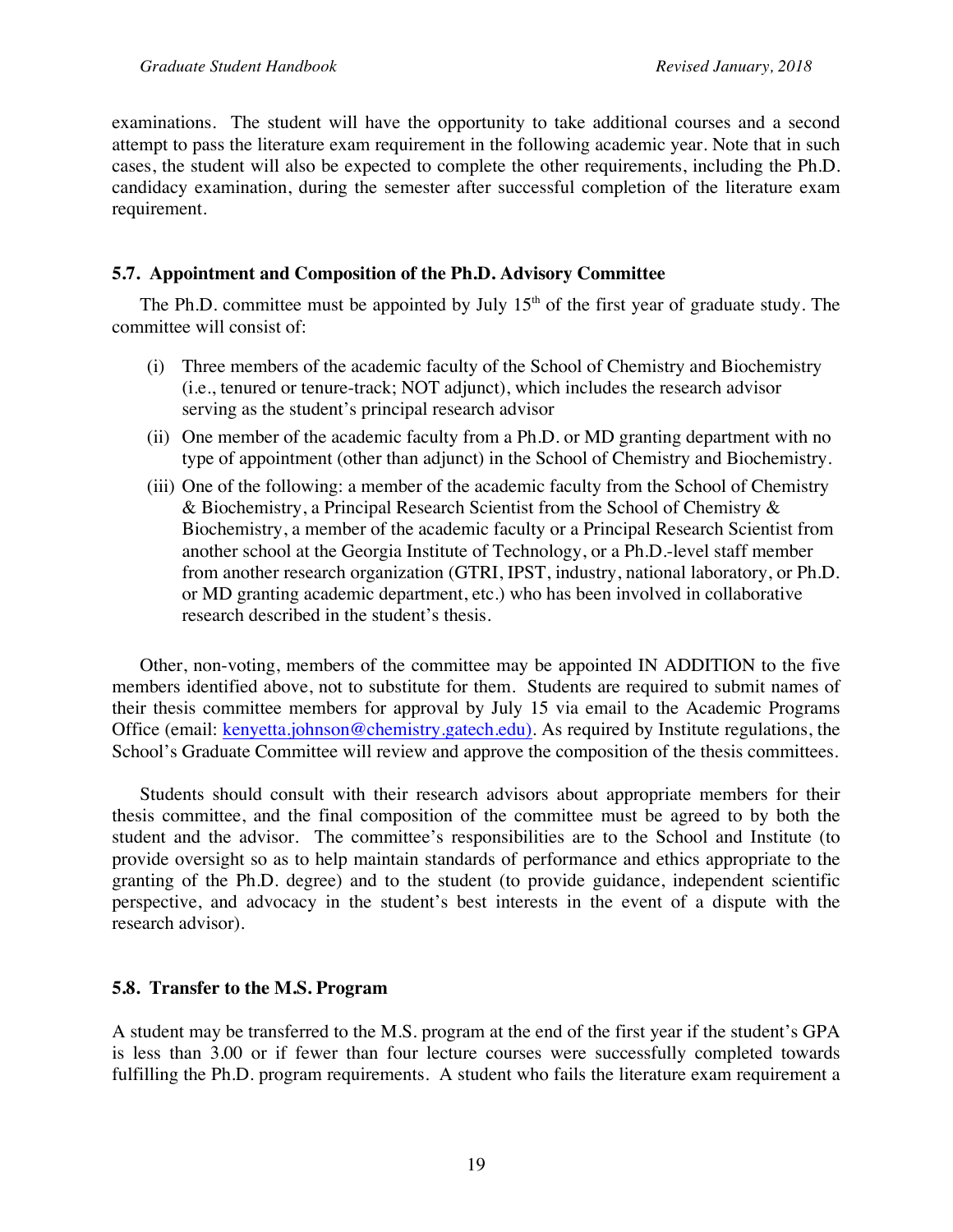second time will be also transferred to the M.S. program. These conditions also affect eligibility for support as a graduate assistant (see Section 6.2).

#### **5.9. Ph.D. Candidacy Examination**

*To be completed within two semesters of completing literature exams (i.e., normally by the end of the fifth semester). The examination should be scheduled with the committee at least three months in advance.*

The Ph.D. Candidacy Examination consists of written and oral presentation of: (I) an Initial Research Review and Thesis Proposal (Sections A-E below), and (II) an Original Proposal (Sections F-H below). These proposals must provide for an investigation of phenomena and acquisition of new knowledge or the solving of a significant problem, and must be based on the scientific method.

The Ph.D. candidacy exam will be based on the student's mastery of the current literature, strengthened by scientific judgment arising from research experience and interactions with colleagues. The committee's evaluation will be based on a rating of research work completed to date; mastery of the background, design, and potential pitfalls of the project; and demonstrated understanding and application of fundamental principles of chemistry.

The required materials (hard copy and electronic files) along with a copy of the student's GT transcript should be submitted to the examination committee at least one week before the oral presentation. The documents should use the following headings. The length of each section is *suggested*. The entire proposal should be no longer than 15 pages, excluding references.

#### I. INITIAL RESEARCH REVIEW AND THESIS PROPOSAL

- A. Background and introduction to the thesis project (2-3 pages) *What are the key questions arising from recent literature in the field of the thesis topic? What other approaches are currently being explored by other researchers?*
- B. Hypothesis/Aims (0.5 page) *Given the background in section A, delineate 2-3 Specific Aims for your thesis project. For each aim, state a hypothesis and briefly outline your approach to test the hypothesis.*
- C. Significance of the thesis project (0.5 page) *If your thesis project works, why would it be significant?*
- D. Preliminary results (3-4 pages) *This section should offer an overview of your progress towards achieving the stated goals, including a brief discussion of your results.*
- E. Research Plan (2-3 pages) *For each of your aims, outline a research plan that describes how the stated goals will be achieved. What is your experimental approach to addressing each specific aim? What results might you expect and in what way would they support the hypothesis? What other possible outcomes are there and how would these modify your hypothesis (i.e., what do we learn if this approach fails?)*
- F. Literature References

#### II. ORIGINAL RESEARCH PROPOSAL

The original research proposal may be in the same general field as the thesis topic, thus building on the same background. In this case, *the goals of the proposal should be significantly*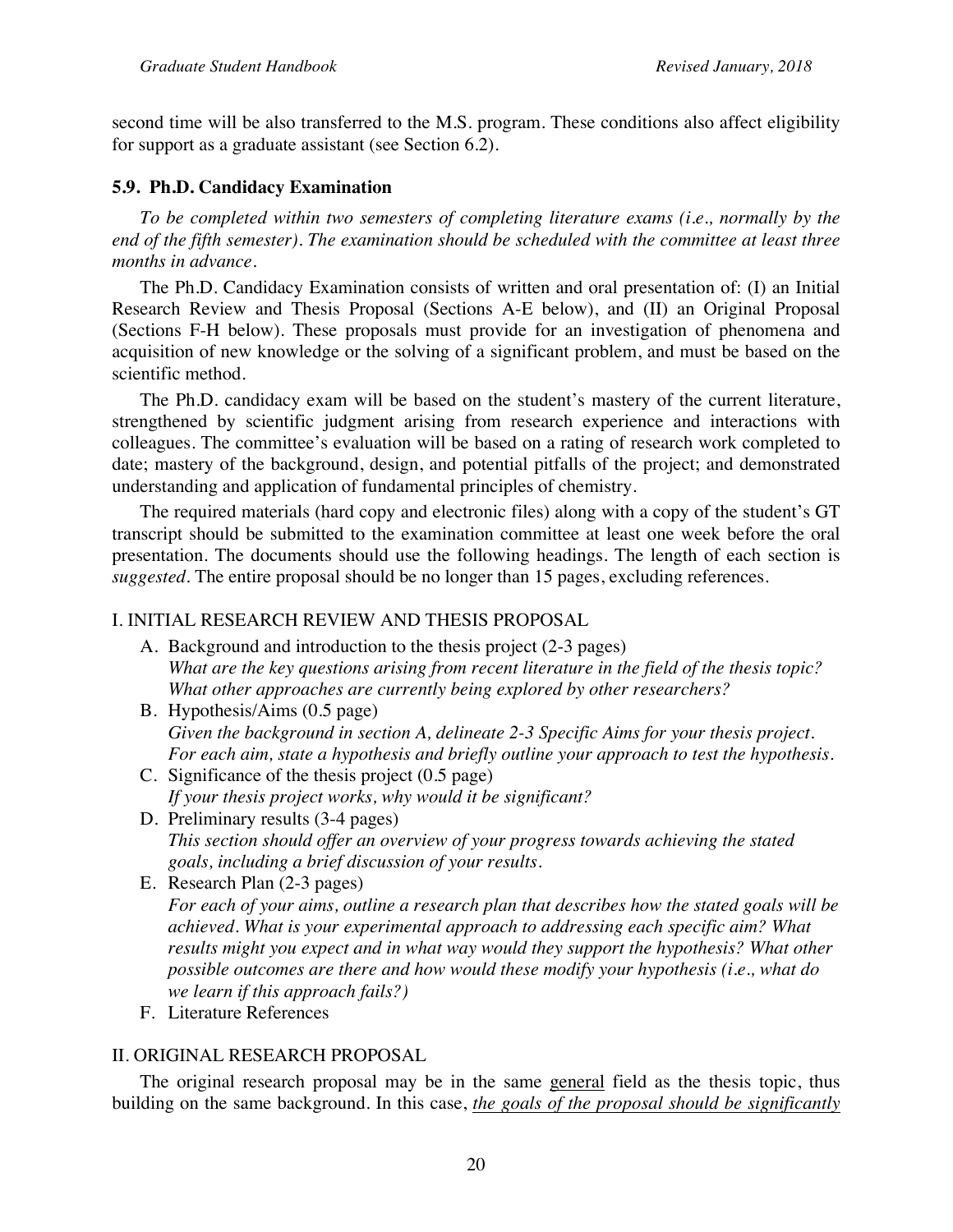*different from the aims of the thesis project (and other research being conducted at Georgia Tech)*. Alternatively, the student may choose to develop a proposal in a different research area. In the former case, the committee will expect a higher level of mastery of the background concepts and literature.

The proposal document should be structured as outlined above for the research review and thesis proposal, but without section D (preliminary results):

- A. Background and introduction (2-3 pages)
- B. Hypothesis/Aims (0.5 page)
- C. Significance (0.5 pages)
- D. Research Plan (2-3 pages)
- E. Literature References

#### III. ORAL EXAMINATION PROCEDURE

The examining committee chair will be chosen by the committee in consultation with the student, either before the candidacy examination or at the beginning of the meeting; the research advisor cannot be chair. The advisor is not required to attend the candidacy examination meeting. If absent, the advisor will provide a confidential written memo to the committee with an evaluation of the student's progress, strengths, and weaknesses. If the advisor does attend, those remarks can be delivered in person. The student may use any standard visual aid, including slides, in presentations to the committee.

The exam session will proceed in the following steps:

- 1) The student will be asked to leave the room so that the committee can briefly prepare for the meeting and review or receive the advisor's pre-exam remarks. Other than these remarks and the committee's discussion of the student's performance at the conclusion of the exam, the advisor is to be an observer of the proceedings and not a participant.
- 2) The student will then be invited back into the room and will present a review of the research project, including background, justification, and progress. This presentation should be designed to take no longer than 30 minutes if delivered without interruption; however, students should anticipate being interrupted with questions throughout. One hour will typically be allocated to this part of the exam.
- 3) The student will then present the original research proposal, again in a manner designed to review the background, importance, previous results in the literature, and proposed studies. Again, the presentation should take no more than 30 minutes, with an hour overall allocated to this presentation and discussion.
- 4) The student will then leave the room and the committee will come to a decision. The possible outcomes are:
	- (i) Pass
	- (ii) Provisional Pass with *minor* clarifications to be submitted within a period specified by the committee, usually within two weeks
	- (iii) Provisional Fail The committee may request to have the student prepare a new presentation, which must be completed by the end of the following semester.
	- (iv) Fail Transfer to the M.S. program.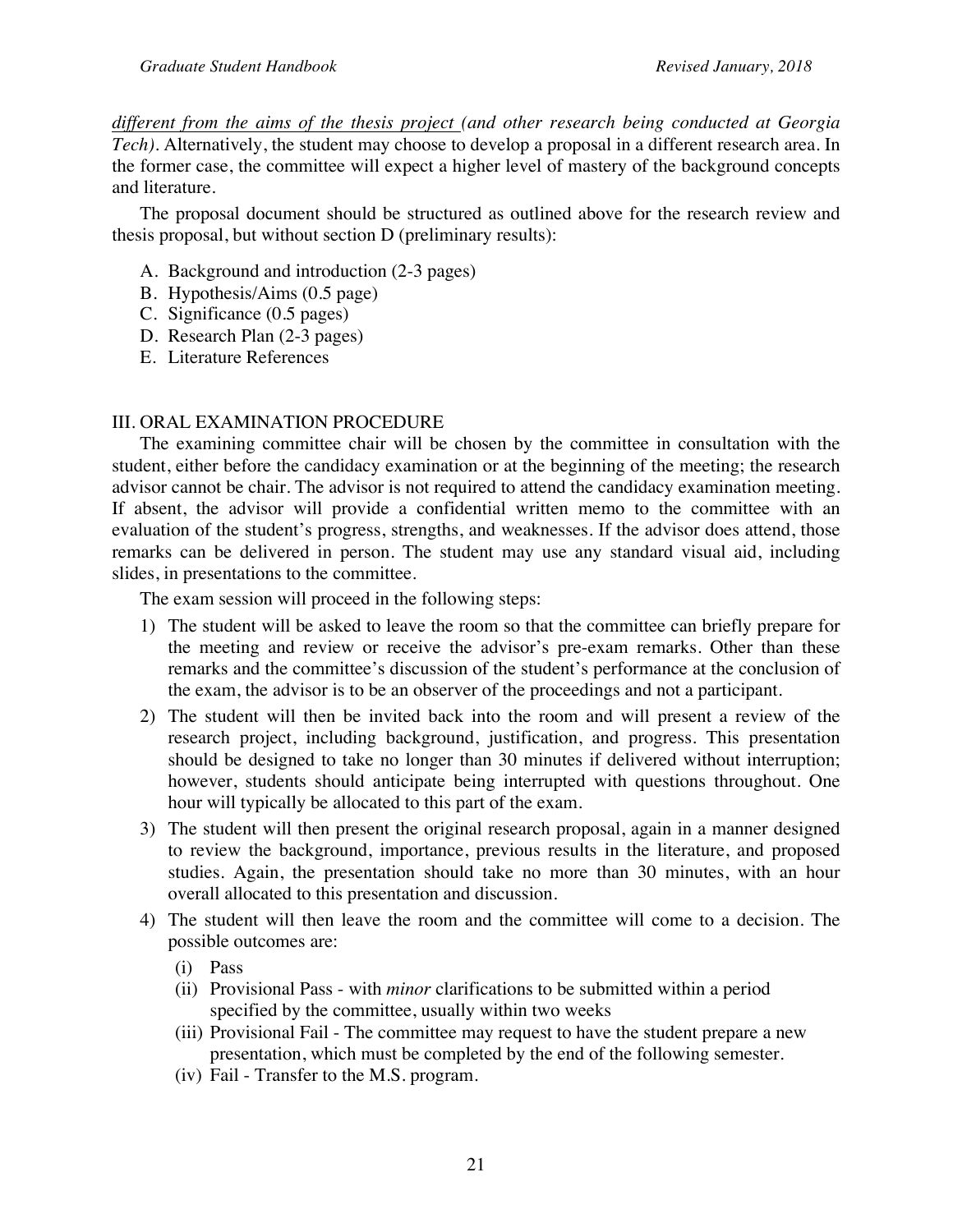5) In consultation with the committee, the committee chair will submit a confidential written evaluation of the student's performance on the exam, along with the recommendations of the committee, to the student and the Graduate Program Office within two weeks of the exam date.

*Any student who fails to fulfill this requirement by the end of the spring semester after the completion of literature exams (and has not petitioned the graduate committee for a deferment) will receive a "fail" on their first attempt and may be required to take classes to complete the non-thesis M.S. degree.*

#### **5.10. Annual Progress Reports**

Upon successful completion of the Ph.D. candidacy examination, students are required to submit a progress report and present their results to their thesis committee by December 1 of each year, starting with year 3 in residence. The responsibility for completing this requirement on time each year rests with the student; note that scheduling should not be left to the last minute.

The written report (3-5 pages) should summarize the achievements and progress made towards completion of the research goals and offer a brief overview of future work. Copies of peer-reviewed publications that resulted from the thesis work should be provided as an appendix.

The oral presentation to the thesis committee should include a brief introduction to the thesis topic, a statement of the specific aims and hypotheses, an overview of the current achievements, and a brief outlook on future work. A minimum of three committee members must be present for this meeting. The student will not be required to leave the room after the presentation for committee discussion, but members of the committee will complete a rubric-driven evaluation of the student's performance for the student's benefit and for program assessment purposes. The chair of the committee will also give the student an opportunity to talk with committee members in the absence of the research advisor.

Students who will be giving an oral presentation of their work at the annual graduate research retreat are not expected to meet with their thesis committee during the same year, but are still required to submit a written progress report.

#### **5.11. Data Review**

*To be completed or scheduled prior to completion of the Online Application to Graduate-OAG (approximately 6 months before graduation, deadline set by the Registrar's office. See www.registrar.gatech.edu). The review should be scheduled with the committee at least three months in advance.*

The purpose of this written and oral review is for the committee and student to determine what further work should be performed to complete the thesis. It generally takes place 6 months before the Thesis Defense, prior to petitioning for the Ph.D. degree. The student should provide the Thesis Committee with the following one week ahead of the review: (i) an outline of the thesis (a proposed table of contents), (ii) a short written summary of results (often in the form of published, submitted or in-progress manuscripts, and/or a short summary of unpublished results),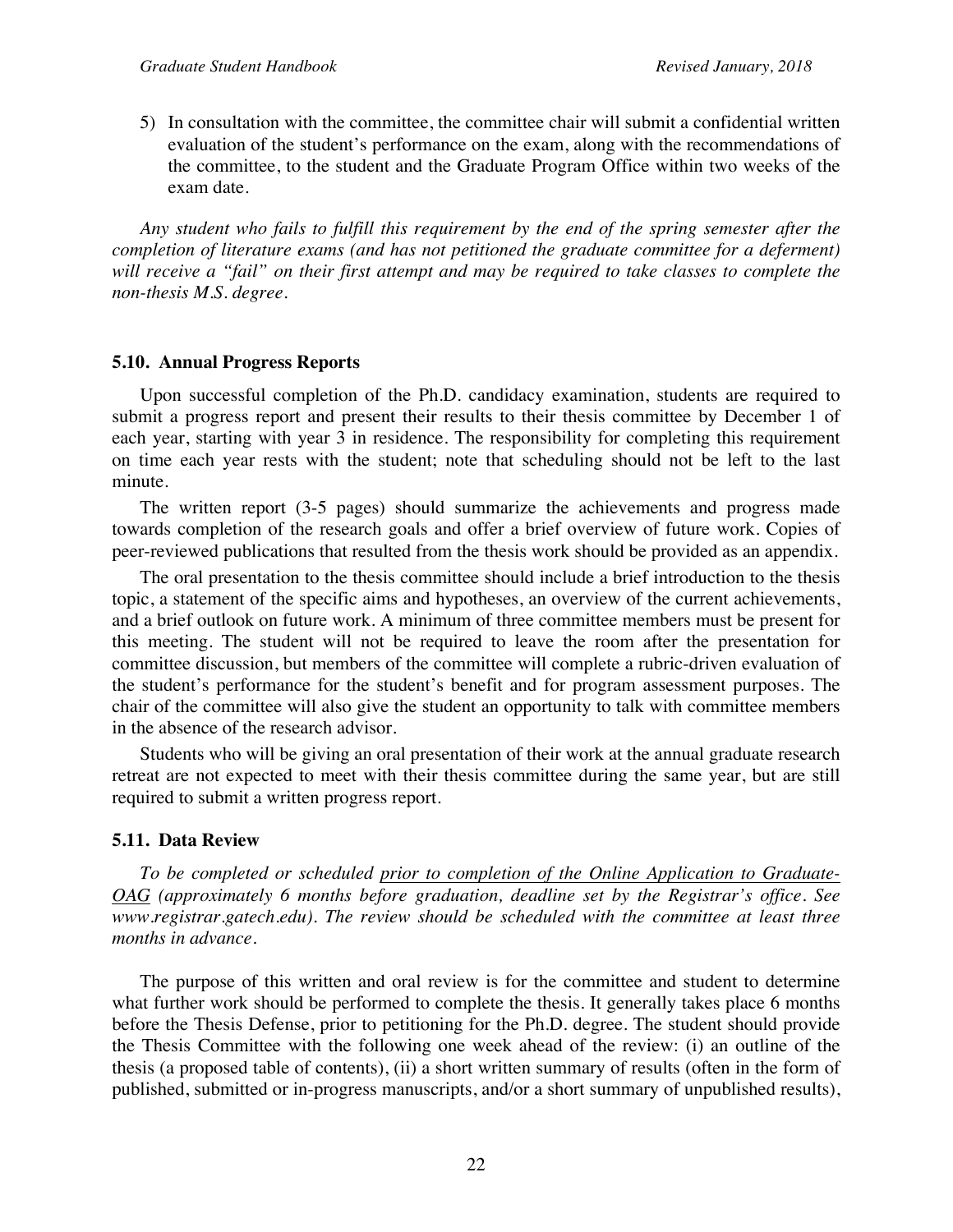and (iii) an outline of experiments proposed to complete the thesis. It is recommended that the remaining proposed work be grouped into three categories: (a) what must be completed for the thesis to be viable, (b) what would be good to complete, but is not absolutely essential, and (c) additional results that would add to the work, but are not expected to be achievable before completion of the thesis.

#### **5.12. Petition to Graduate (see Institute deadlines)**

Candidates for the Ph.D. degree must file an "Online Application for Graduation-OAG" available at www.registrar.gatech.edu by the Institute deadlines. Additional forms and deadlines can be found at the GT graduate office website: www.grad.gatech.edu

#### **5.13. Thesis Defense**

For the Ph.D. degree, students must demonstrate the ability to conduct independent research, as shown by the accomplishment of a considerable amount of high-caliber work that results in publications in the peer-reviewed scientific literature. The student is expected to contribute to the conceptual as well as the experimental aspects of the investigation.

The research thesis or dissertation must be written while enrolled at Georgia Tech. The thesis defense takes the form of an open seminar followed by a closed session with the thesis committee; at least 4 of the 5 thesis committee members must be present during the defense. The student must be enrolled during the semester in which the final doctoral examination is performed.

Guidelines for the final doctoral examination are described in the Manual for Graduate Theses, available from the Division of Graduate Studies and Research (see www.grad.gatech.edu). A copy of the Ph.D. thesis should be provided to the committee **two weeks prior** to the final doctoral examination date.

Students must notify Dr. Kenyetta Johnson in the Academic Programs Office of their thesis defense presentation by submission of a "Thesis Defense Announcement" via email *two weeks prior to the defense*. The announcement will be released via the Academic Programs Office to the department and a copy will be sent to the Georgia Tech Graduate Office. Please format the announcement as follows (example below):

#### **Mr./Ms. First and Last Name**

**Thesis Title: "XYZ"**

Thursday, May  $18<sup>th</sup>$ , 2017 at 1:00 PM Location

Committee Members: Prof. XYZ (Advisor) - School of Chemistry and Biochemistry Prof. XYZ- School of Chemistry and Biochemistry Prof. XYZ- School of Chemistry and Biochemistry Prof. XYZ- School of Chemistry and Biochemistry Prof. XYZ- School of …….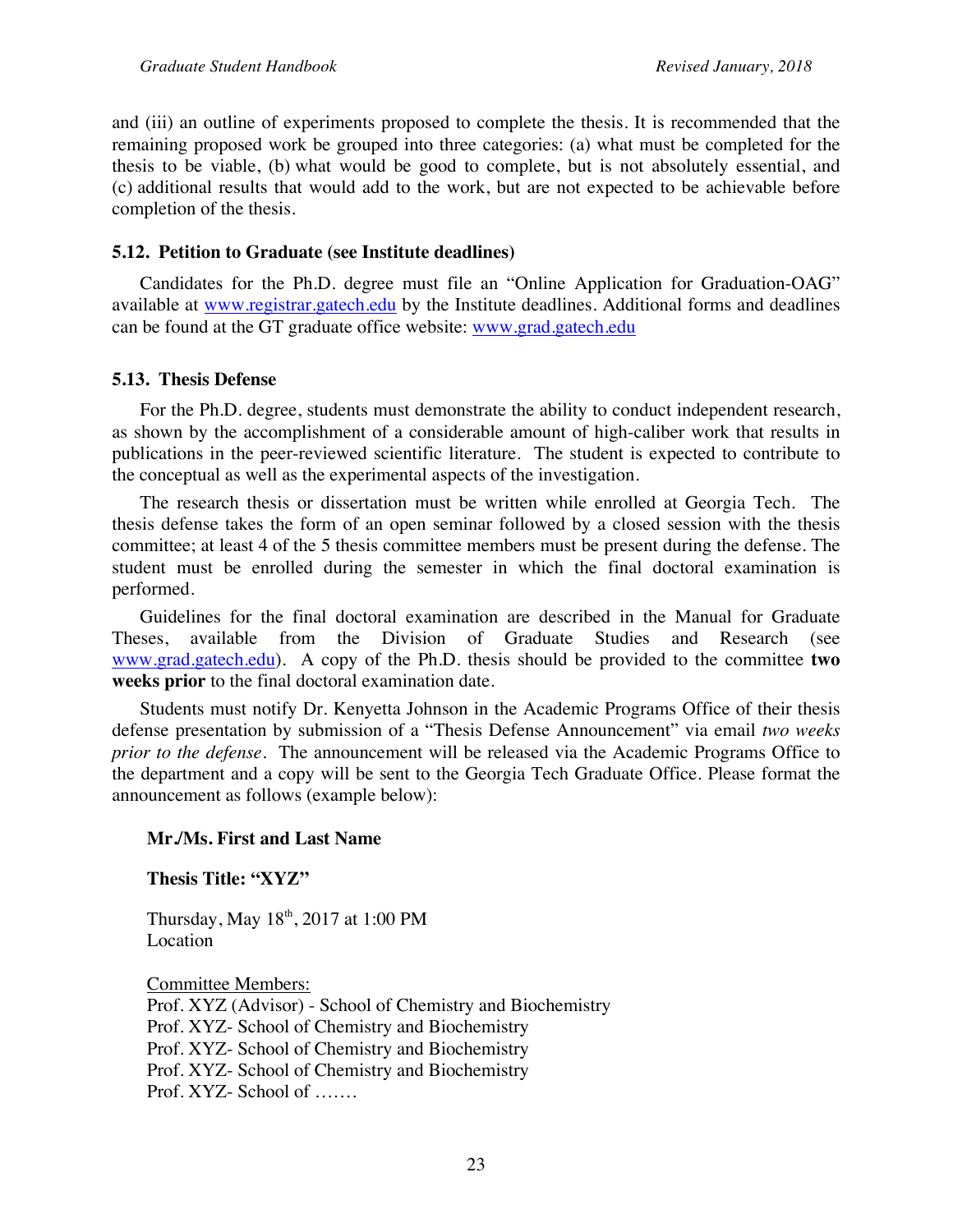#### **5.14. Exit Interview/Clearance Form**

Upon completion of the Ph.D. degree program, the student is expected to meet with the Director of Assessment of the School of Chemistry and Biochemistry for an exit interview. For more information, see: http://www.chemistry.gatech.edu/graduate/curriculum/forms.php. In addition, all students are required to complete a clearance form prior to departure: http://www.chemistry.gatech.edu/graduate/curriculum/forms.php

#### **5.15. Suggested Course Selections for Different Areas of Research Emphasis**

The course work requirements of the PhD program in the School of Chemistry and Biochemistry allow for a high degree of flexibility to best match individual interests of students and align with their research projects. Organized along specific research themes, the following course combinations may serve as examples to guide students with their course selections. This section will be updated frequently: students are encouraged to contribute suggestions.

#### **Example Research Themes:**

## *Inorganic and Organometallic Chemistry*

| <b>Core Courses</b>                               | <b>Electives</b>                   |
|---------------------------------------------------|------------------------------------|
| CHEM 6170 Inorganic Chemistry I                   | CHEM 6183 Organometallic Chemistry |
| CHEM 6172 Physical Methods in Inorganic Chemistry | CHEM 6171 Inorganic Chemistry II   |
| <b>CHEM 8833 Organic Reaction Mechanisms</b>      |                                    |

#### *Inorganic Materials*

| <b>Core Courses</b>                               | <b>Electives</b>                          |
|---------------------------------------------------|-------------------------------------------|
| CHEM 6170 Inorganic Chemistry I                   | CHEM 6182 Solid State Chemistry           |
| CHEM 6172 Physical Methods in Inorganic Chemistry | CHEM 6181 Crystallography                 |
|                                                   | MSE 6110 Transmission Electron Microscopy |

#### *Bioinorganic Chemistry*

| <b>Core Courses</b>                | <b>Electives</b>                 |
|------------------------------------|----------------------------------|
| CHEM 6170 Inorganic Chemistry I    | CHEM 6582 Biophysical Chemistry  |
| CHEM 6572 Macromolecular Structure | CHEM 8853 Bioinorganic Chemistry |
| CHEM 6573 Molecular Biochemistry   |                                  |

#### *Chemical Ecology*

| <b>Core Courses</b>                           | <b>Electives</b>                   |
|-----------------------------------------------|------------------------------------|
| CHEM 8833 Organic Reaction Mechanisms         | CHEM 6756 Signaling Molecules      |
| CHEM 6371 Identification of Organic Compounds | BIOL 6620 Aquatic Chemical Ecology |
|                                               | BIOL 6417 Marine Ecology           |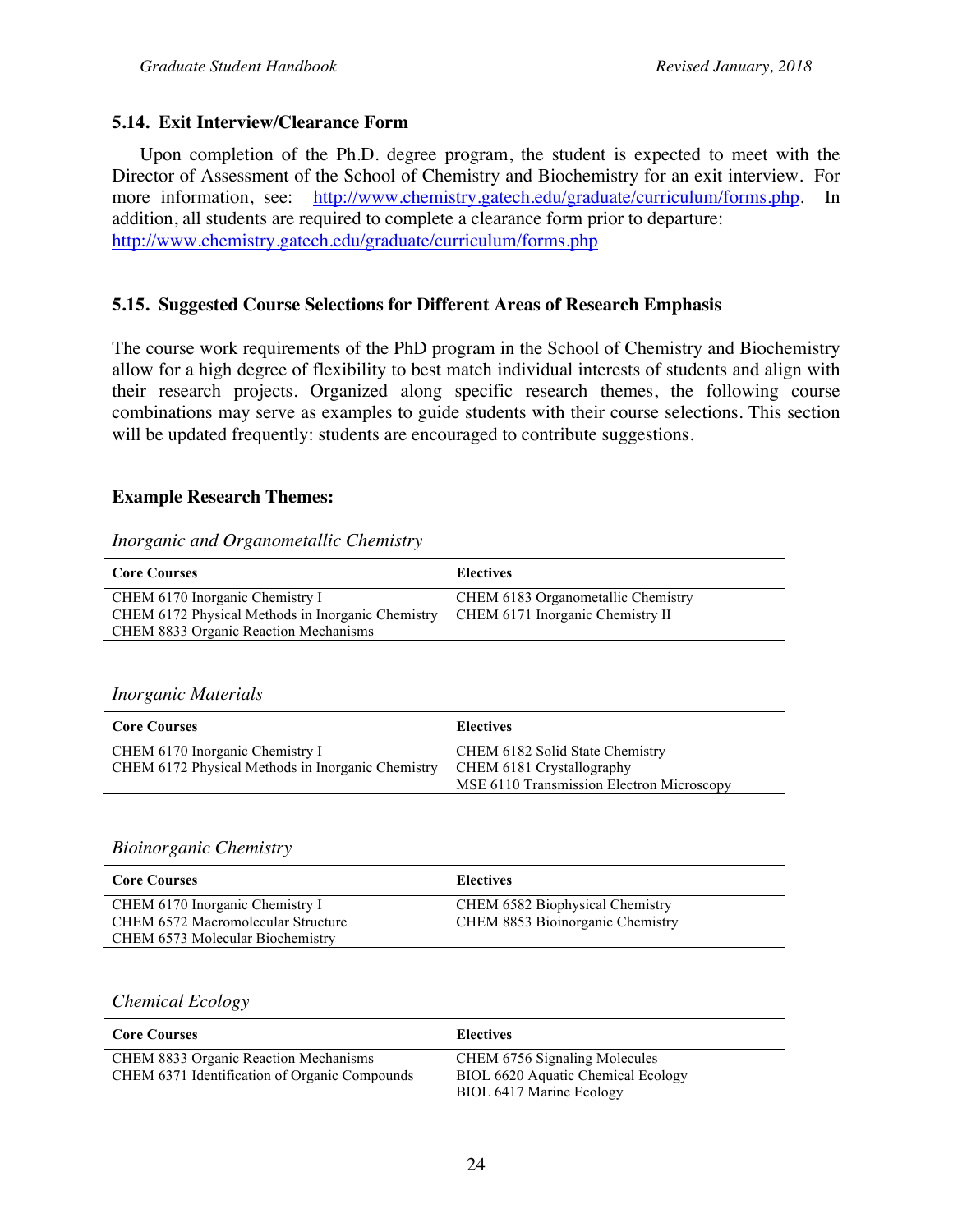#### *Biomedical Informatics*

| <b>Core Courses</b>              | <b>Electives</b>                                |
|----------------------------------|-------------------------------------------------|
| CHEM 6281 Mass Spectrometry      | MATH 6267 Multivariate Statistical Analysis     |
| CHEM 6573 Molecular Biochemistry | MATH 8803 Big matrices and real life machine    |
|                                  | learning applied problems                       |
|                                  | CS 7540 Spectral Algorithms and Representations |

#### *Synthetic Organic Chemistry*

| <b>Core Courses</b>                           | <b>Electives</b>                   |
|-----------------------------------------------|------------------------------------|
| <b>CHEM 8833 Organic Reaction Mechanisms</b>  | CHEM 6373 Organic Synthesis        |
| CHEM 6372 Physical Organic Chemistry          | CHEM 6183 Organometallic Chemistry |
| CHEM 6371 Identification of Organic Compounds |                                    |

#### *Molecular Immunology*

| <b>Core Courses</b>                                                    | <b>Electives</b>                                                                                                                         |
|------------------------------------------------------------------------|------------------------------------------------------------------------------------------------------------------------------------------|
| CHEM 6572 Macromolecular Structure<br>CHEM 6573 Molecular Biochemistry | BIOL 6570 Immunology<br>CHEM 8853 DNA Technology or<br>BIOL 4608 Prokaryotic Molecular Genetics or<br>CHEM 6571 Enzymology and Mechanism |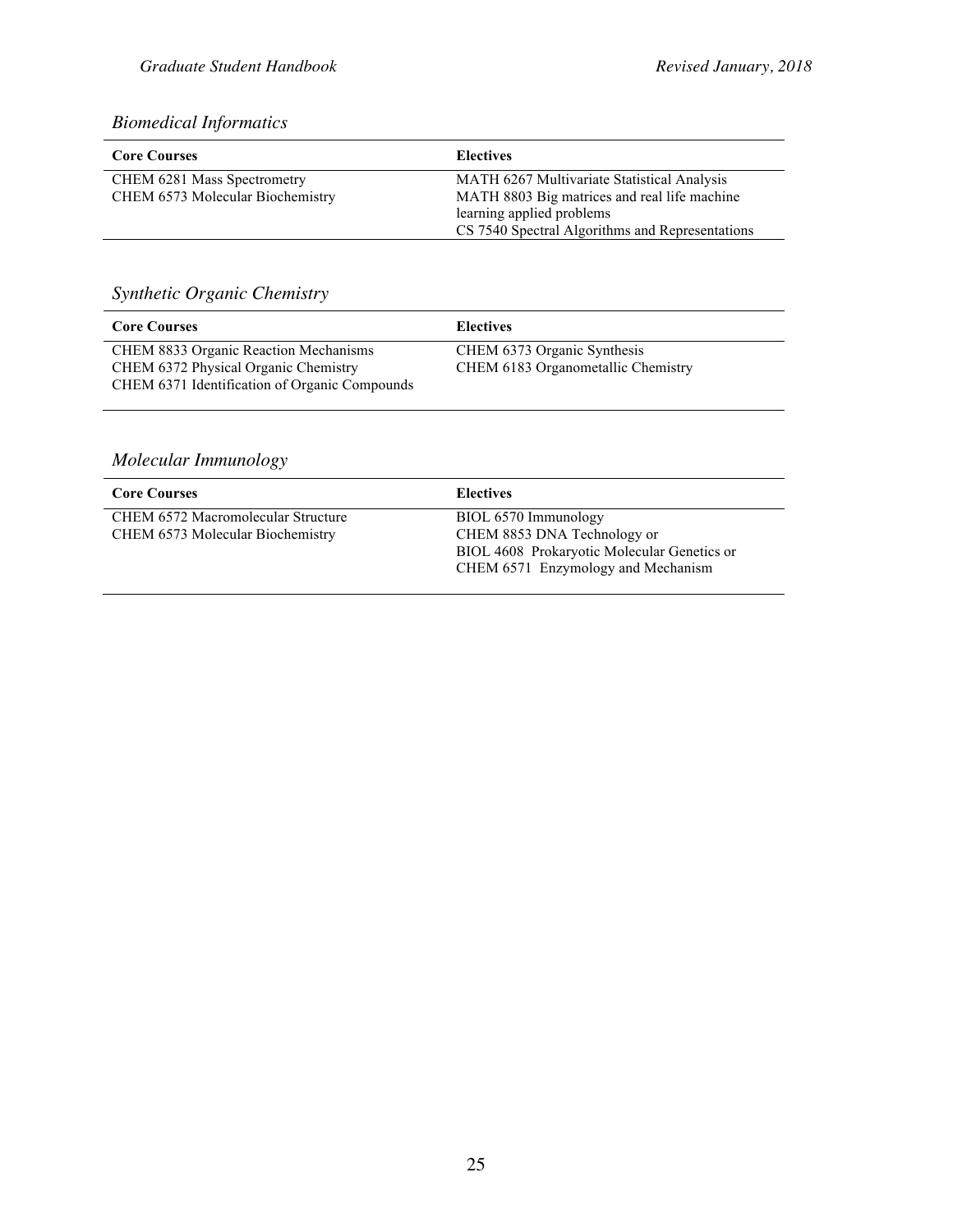#### **6. FINANCIAL ASSISTANCE AND EMPLOYMENT OPPORTUNITIES**

#### **6.1. Teaching and Research Assistantships**

Graduate students in the School of Chemistry and Biochemistry may be financially supported as Graduate Teaching Assistants (GTAs) or Graduate Research Assistants (GRAs). Entering graduate students are usually supported as GTAs. Their duties consist of a combination of laboratory supervision and instruction, proctoring of exams, presentation of recitation sessions, grading, office hours, and laboratory preparation. Teaching assignments are made by the undergraduate laboratory coordinators. Please see Appendix B: Guidelines for Graduate Teaching Assistants.

Students may be appointed to research assistantships that permit them to conduct full-time research for their thesis while pursuing advanced studies. GRA stipends are the same as for the GTA. Please see Appendix B: Guidelines for Graduate Research Assistants.

Students supported as Graduate Assistants (GTA or GRA), who are properly registered and making satisfactory progress towards their degree, receive a tuition exemption. These students are still required to pay Institute fees each semester. Teaching and research assistants are expected to perform their duties in a responsible and professional manner. Graduate teaching and research assistants are expected to review and comply with Georgia Tech's policy on harassment (http://www.policylibrary.gatech.edu/anti-harassment-policy) and student sexual misconduct (http://www.catalog.gatech.edu/policies/sexual-harassment/), and to generally treat everyone with whom they come in contact as part of their research, teaching, and training activities with respect.

#### **6.2. Assistantship Requirements**

Graduate students receiving financial assistance from the School of Chemistry and Biochemistry are required to register as full-time students, maintain good standing according to the Institute's academic standards (see www.registrar.gatech.edu), and make satisfactory progress towards their degree as outlined below:

- 1. Students must maintain good standing with the Institute. A student must maintain a GPA of 3.00 or greater in order to guarantee continuation of financial support.
- 2. Students must complete a minimum of four approved graduate classes by the end of the spring semester of their first year with a grade of B or higher, and complete any remaining classes required for the Ph.D. with a grade of B or higher by the end of their second year.
- 3. Students are required to attempt eight literature exams in January-August of their first year and successfully complete the literature examination requirement by the end of the second year.
- 4. Ph.D. students are required to take the Ph.D. candidacy examination by the end of spring semester of their second year. Failing to pass this examination will result in transfer to the Master's program and possible loss of departmental support.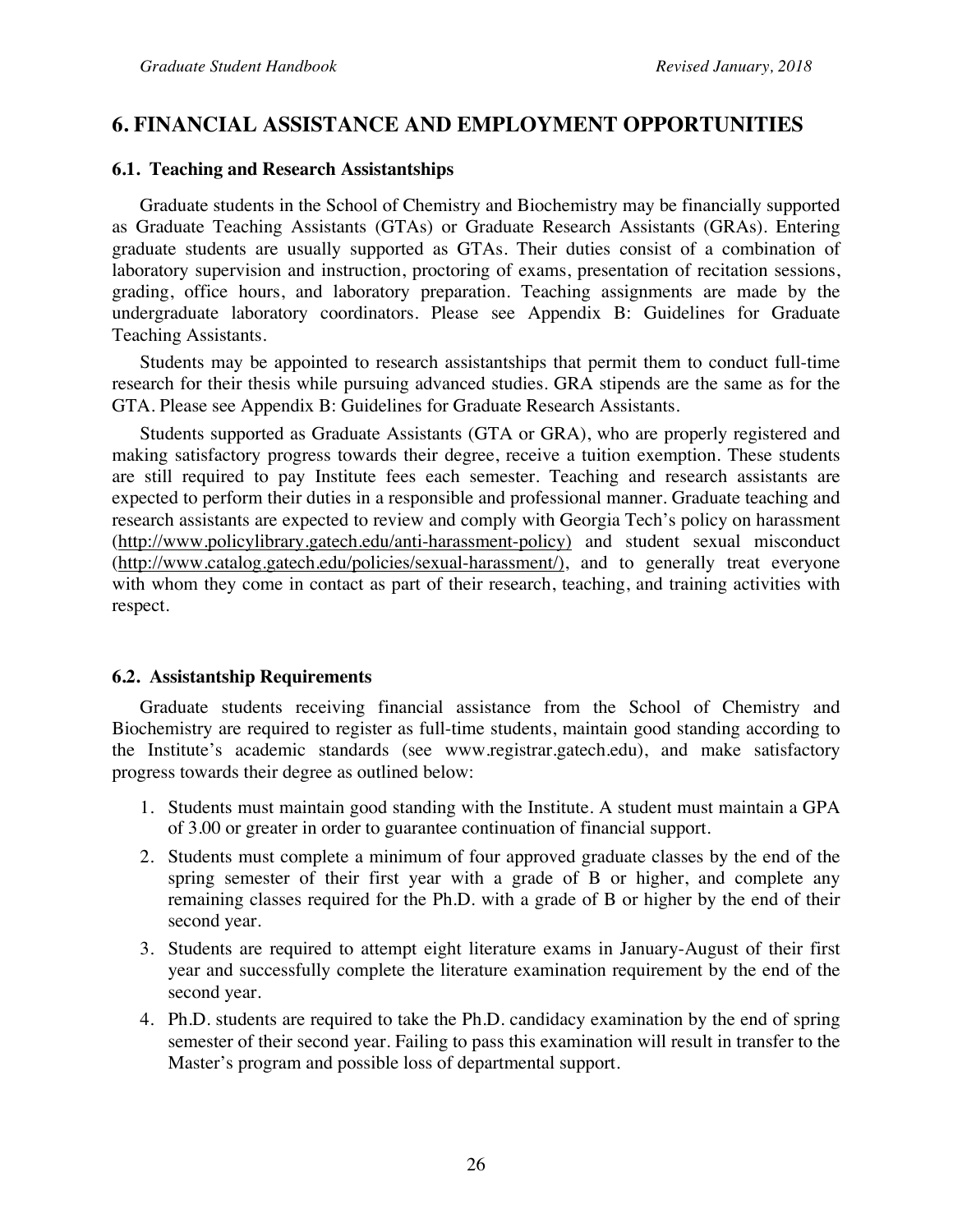- 5. Students must maintain satisfactory grades and performance evaluations in research and teaching (see "Guidelines for Graduate Teaching Assistants"). Any student who receives an unsatisfactory evaluation will receive a letter from the Chemistry and Biochemistry Academic Office placing them on review, outlining the deficiencies and indicating corrective actions that must be taken to remove the deficiencies. A second unsatisfactory evaluation will result in loss of departmental support and being dropped from the program.
- 6. By February 1 of the second semester, students must have identified a research advisor in the School of Chemistry and Biochemistry in order to register for classes each term and to receive financial support.
- 7. Students must complete safety and right-to-now requirements of the department.
- 8. Support as a GTA will be limited to the first five years for Ph.D. candidates. Students who are beyond their fifth year of graduate study can only be appointed as a GTA upon approval by the School Chair, and such appointments should not be expected.
- 9. Support to students who elect to change from the Ph.D. program to the M.S. program, and remain in good standing, will be limited to the amount of time in which they can reasonably complete all of the requirements for the degree.
- 10. Exceptions to the above conditions may be requested based on demonstration of extraordinary circumstances by written petition to the Chemistry and Biochemistry Graduate Curriculum Committee. The petition must include a letter of support from the student's thesis advisor and a demonstration of satisfactory progress toward degree objectives.

#### **6.3. Fellowships**

Students are strongly encouraged to apply for fellowships awarded in national competition by the National Science Foundation, the National Institutes of Health, the John and Fannie Hertz Foundation, and other agencies. A list of science and engineering fellowships at Georgia Tech and elsewhere can be obtained at https://pivot.cos.com/. A student who has continuing fellowship support from external sources should be aware of any obligations to the external sponsoring agency. If the student is unable to fulfill the requirements of the fellowship during the period of accommodation s/he may be appointed as a Graduate Assistant at the regular assistantship level for that period. *http://www.finaid.gatech.edu/graduate gives Fellowship disbursement dates, tax information, and contact information for Financial Aid consultation. If you receive a fellowship please contact the Director of Graduate Studies, Dr. Kenyetta Johnson.*

#### **6.4. Loans**

The Financial Aid Office, located in the Administration Building, can assist students in securing both short-term (emergency) and long-term loans.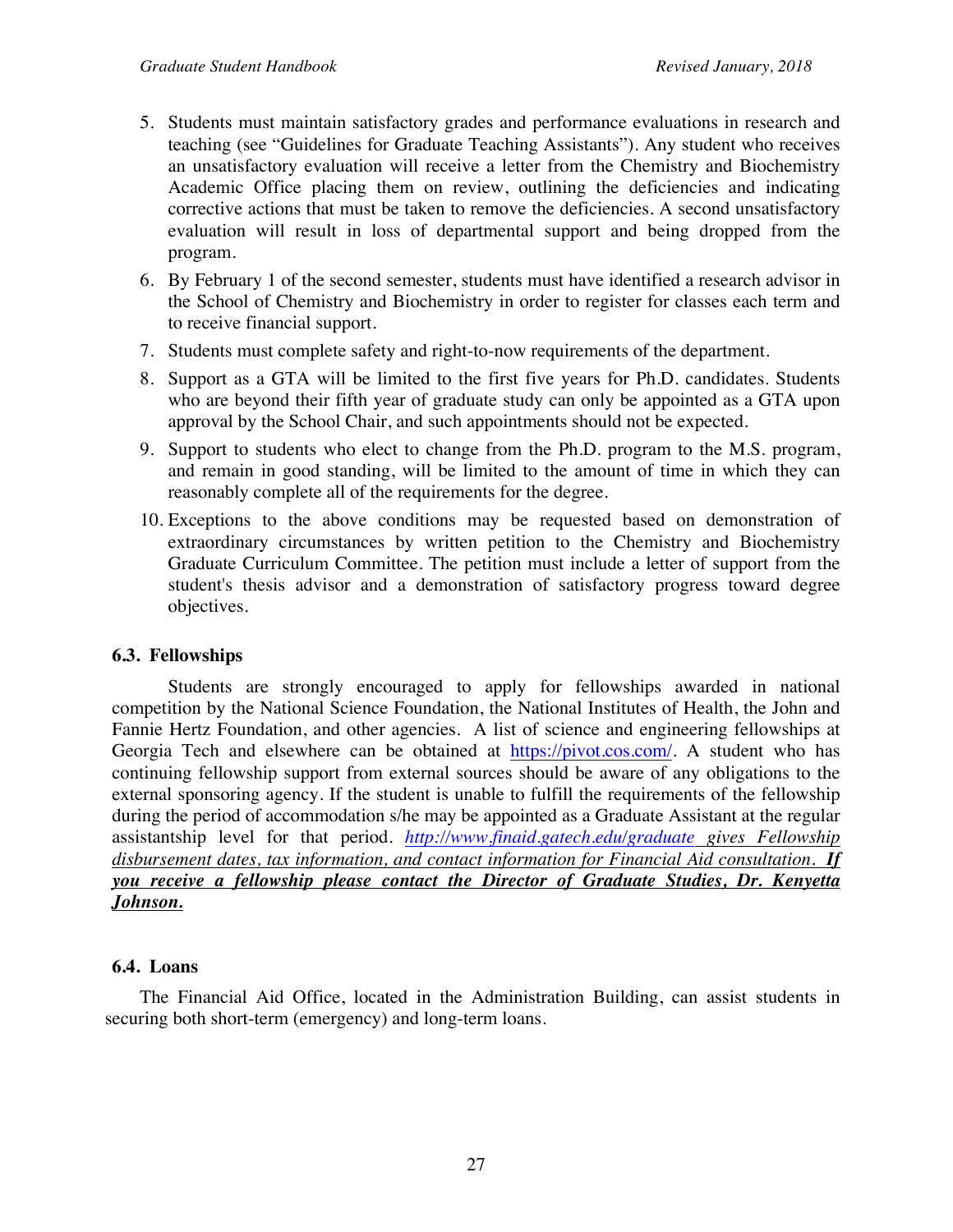#### **6.5. External Employment**

Teaching and Research Assistantships are awarded specifically to allow students to pursue full-time study towards the M.S. or Ph.D. degrees. Thus, students receiving financial assistance from the School of Chemistry and Biochemistry may not be employed elsewhere. In cases of financial hardship, a petition may be submitted to the Graduate Committee for waiver of this requirement. Written approval by the thesis advisor, showing that additional work will not interfere with the performance and duties or normal progress in the degree program, should accompany the petition. Failure to comply with this employment requirement will result in termination of departmental financial support.

#### **6.6. Conference Travel Awards**

Graduate students who have been accepted to present their work at an upcoming scientific conference or meeting can apply for funding assistance from several sources, including the Institute's Graduate Student Government (SGA) and from the College of Science (please see http://sga.gatech.edu/g/conference-fund/) as well as from the departmental "Johnson's Graduate Travel funds." (Student are eligible to receive one Johnson travel award per fiscal year.) All of these funding sources are designed as a secondary source, to complement advisor or other sponsored funds that do not cover all costs incurred for a trip.

To apply for these funding sources, please refer to the website for details: https://www.chemistry.gatech.edu/academics/assistantshipsfellowships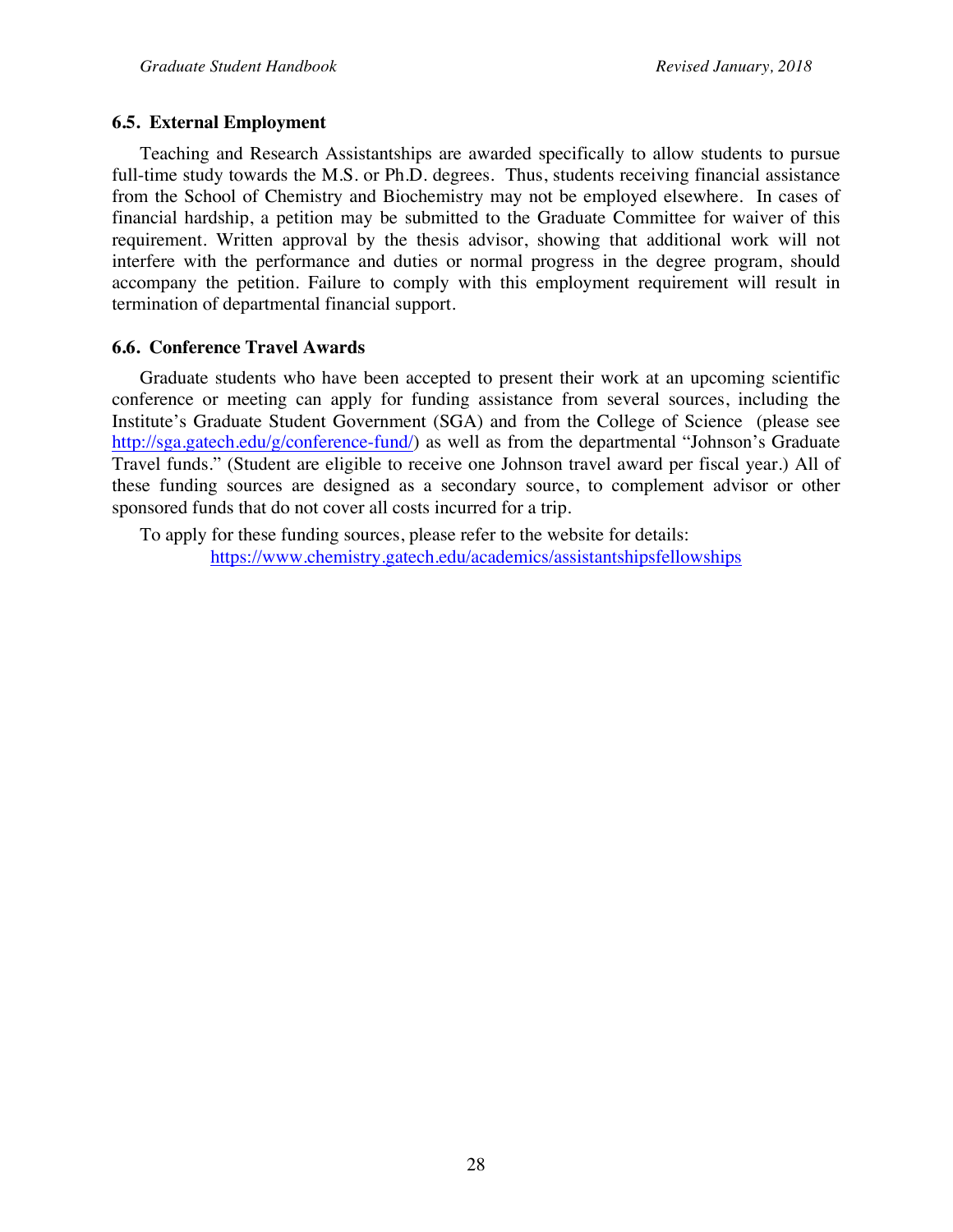## **APPENDIX A: Required forms**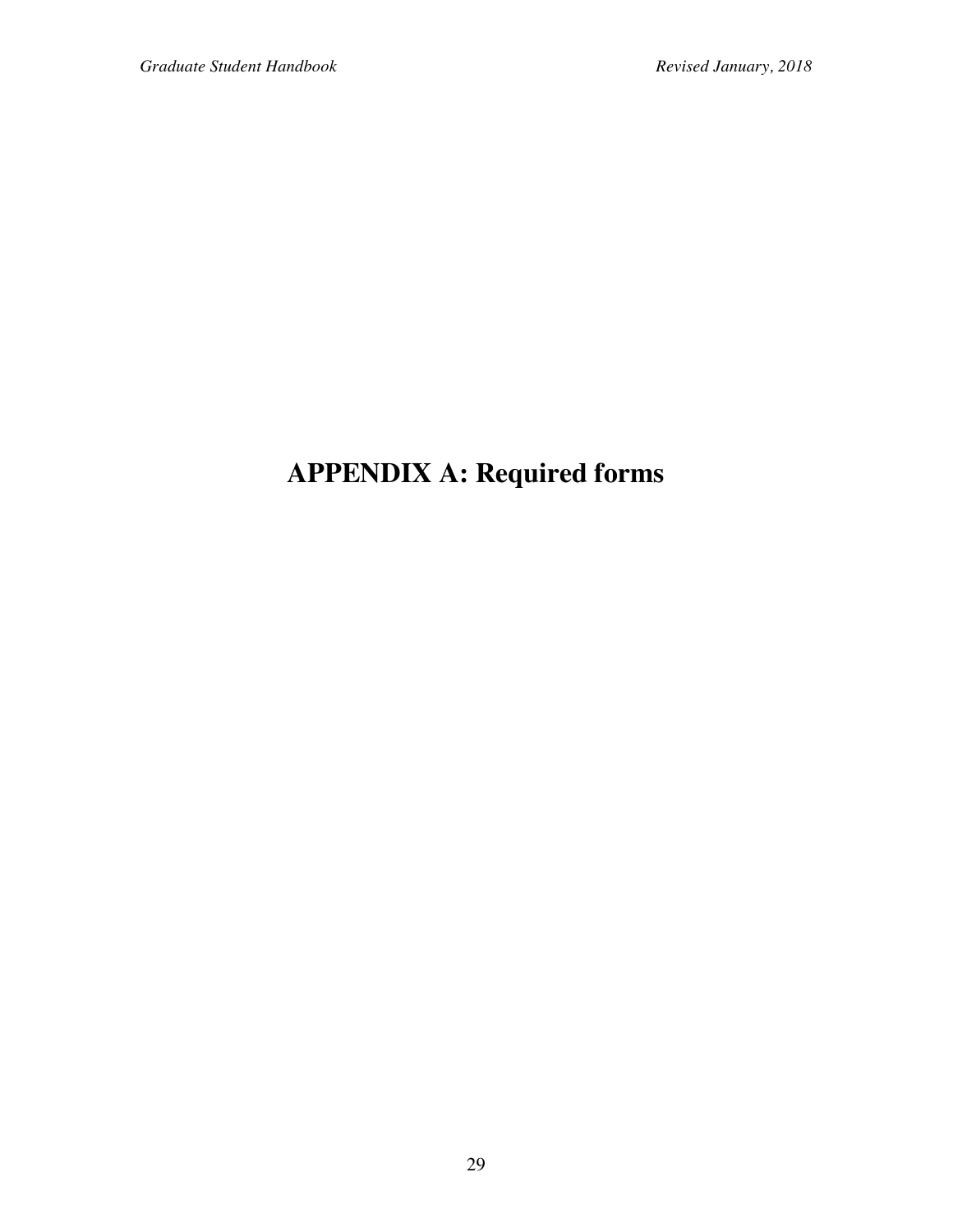#### **DOCUMENTATION OF ACCEPTANCE INTO A RESEARCH GROUP**

School of Chemistry and Biochemistry, Georgia Institute of Technology

**To the student:** Selection of a research advisor requires attendance at the Faculty Seminar Series (CHEM 8901) in the Fall semester followed by discussion with individual faculty members. Complete this form with a faculty member and submit it to the Academic Programs Office by February 1.

*Research Advisor Selection*  $(student's name)$  into my research program.

|                                         | He/she will begin a research project in the area of : |                                 |
|-----------------------------------------|-------------------------------------------------------|---------------------------------|
| (provide 3-5 word description)          |                                                       |                                 |
| This project is currently supported by: |                                                       | <i>(provide funding agency)</i> |
|                                         | I expect to support him/her by the following means:   |                                 |
| <b>Upcoming Summer</b>                  | GTA / GRA project $#$                                 |                                 |
| <b>Upcoming Fall</b>                    | GTA / GRA project $#$                                 |                                 |
|                                         |                                                       |                                 |

I have \_\_\_\_\_\_\_\_ students supported as GTAs in spring (excluding current first year students). I expect to have students supported as GTAs for the upcoming summer semester. I expect to have \_\_students supported as GTAs for the upcoming fall semester.

#### *Safety Training Requirements for Anticipated Research*

In addition to the core first-year Graduate Safety Training Program (Information Security and Protection, Introduction to Chemical Safety, and Introduction to Lab Safety), this student will also complete the following Specialized Laboratory Safety Courses prior to the start of his/her research (selections will be reviewed for appropriateness by the School's Safety Committee).

| <b>CHECK ALL THAT APPLY</b>                                                                                                                                                                                                                          |                |
|------------------------------------------------------------------------------------------------------------------------------------------------------------------------------------------------------------------------------------------------------|----------------|
| $\Box$ Radioactive Materials<br>$\Box$ Radiation producing equipment<br>□ Carcinogens and Advanced Toxins<br>□ Compressed Gases and Cryogens<br>$\Box$ Laser safety<br><b>O</b> General BioSafety<br>$\Box$ Chemical inventory management (Chematix) | Leave blank    |
|                                                                                                                                                                                                                                                      | (Student)      |
|                                                                                                                                                                                                                                                      |                |
| <b>Approved / Declined</b>                                                                                                                                                                                                                           |                |
|                                                                                                                                                                                                                                                      | (School Chair) |
| Core first-year Graduate Safety Training Program has been completed.                                                                                                                                                                                 |                |
|                                                                                                                                                                                                                                                      |                |
| Specialized Graduate Safety Training requirements have been completed.                                                                                                                                                                               |                |
|                                                                                                                                                                                                                                                      |                |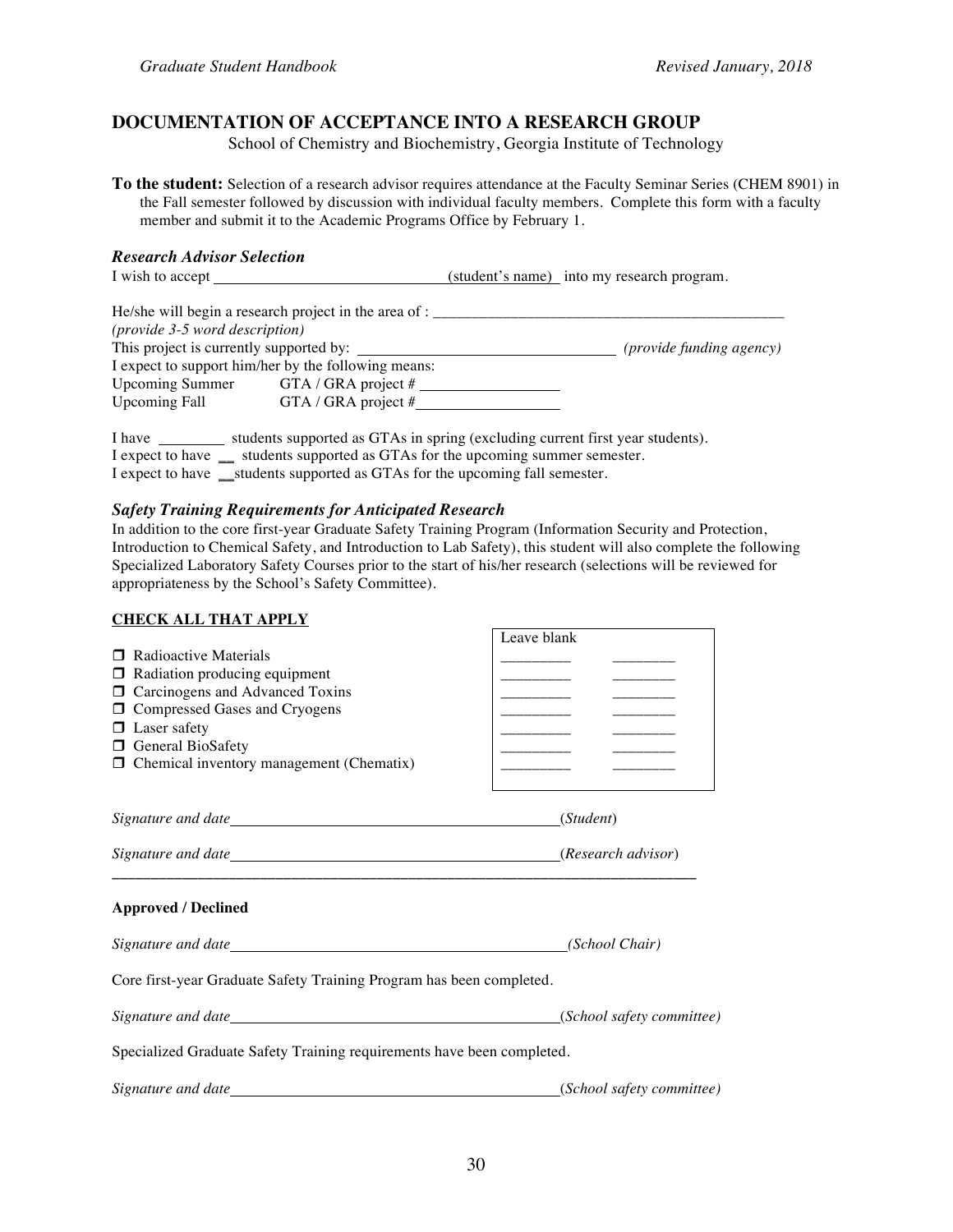School of Chemistry and Biochemistry Georgia Institute of Technology

#### **COMPLETION OF DATA REVIEW**

The thesis committee of \_\_\_\_\_\_\_\_\_\_\_\_\_\_\_\_\_\_\_\_\_\_\_\_\_\_\_\_\_\_\_(student's name) has reviewed research

to be included in the thesis, discussed remaining research goals, and approves the student's

petition to graduate.

Signatures required:

| , Thesis Advisor                     |
|--------------------------------------|
| $\overline{\phantom{a}}$ , Chemistry |
| _, Chemistry                         |
|                                      |
|                                      |

*To Student: Submit this form with your Petition to Graduate to the Academic Programs Office, MoSE 2222L by mid-semester of the semester prior to the semester in which you intend to graduate.*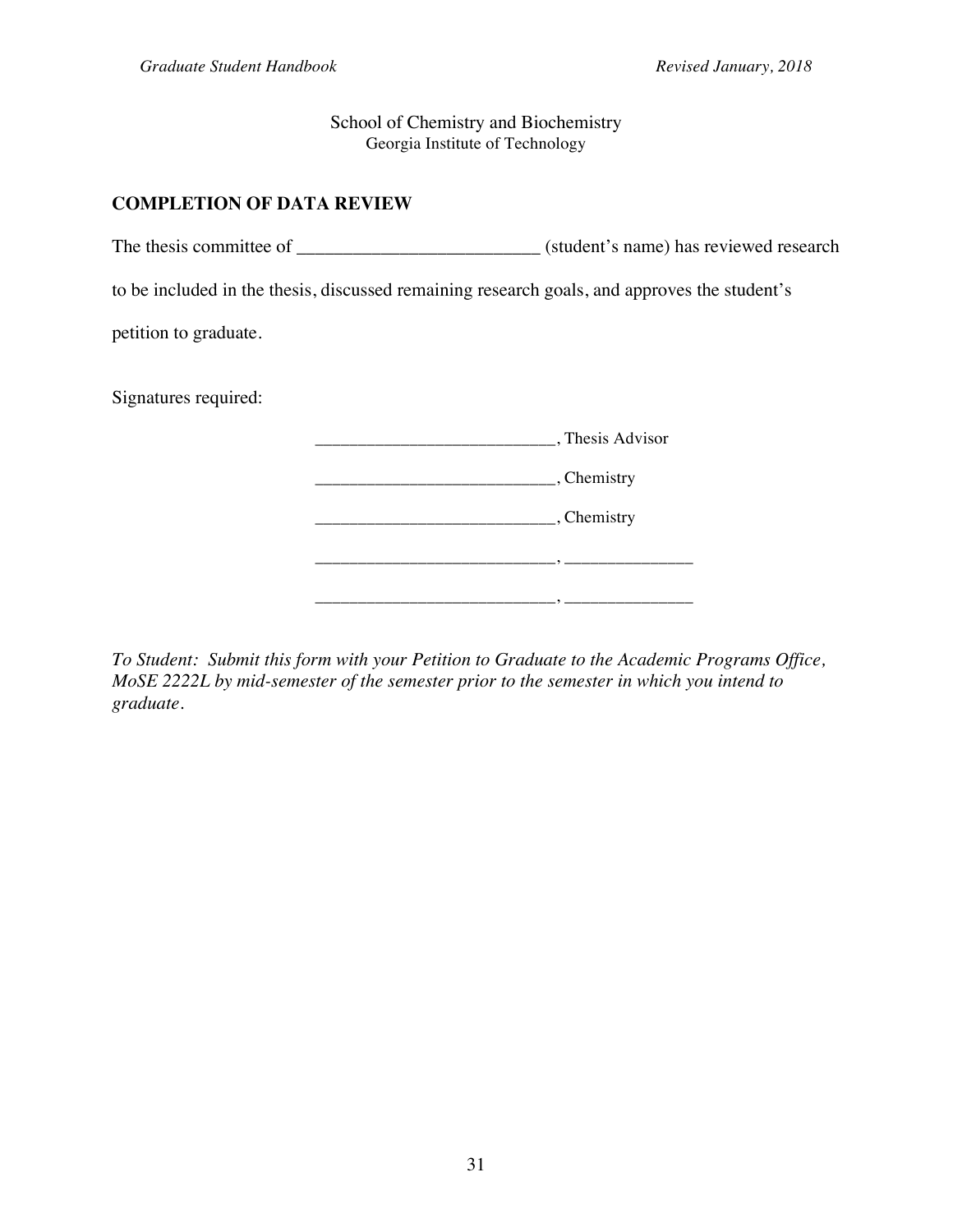### **APPENDIX B. Guidelines for Teaching and Research Assistants**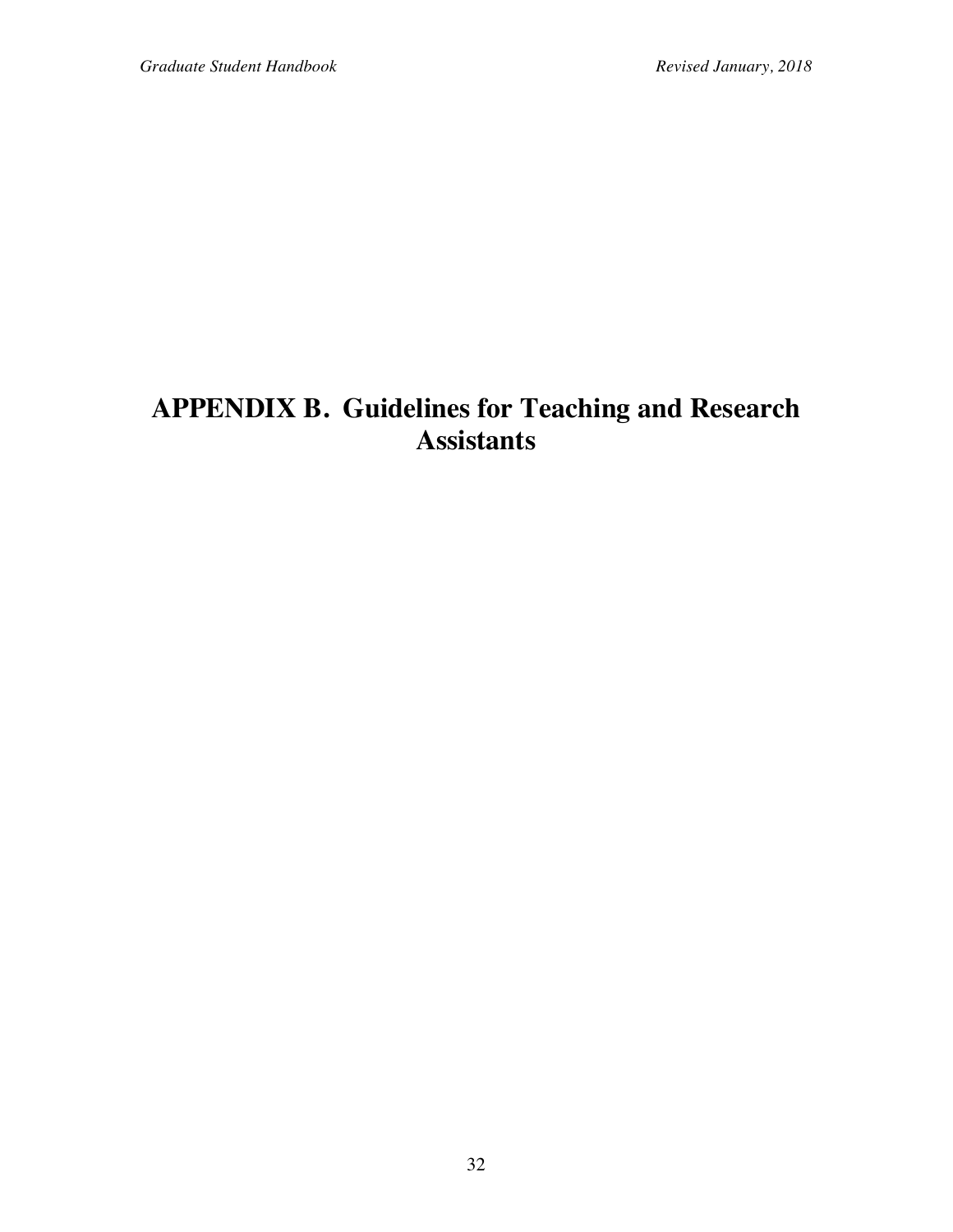#### **GUIDELINES FOR GRADUATE TEACHING ASSISTANTS**

*GTAs must communicate frequently and effectively with the supervising professor for their assigned course.*

- You must provide a detailed schedule to your supervisor so that they can arrange meetings.
- Set a detailed schedule of lab, proctoring, and grading responsibilities from your supervisor(s).
- You must check your mailbox in the main office and your email (including your PRISM account) frequently for messages from your supervisor. You should also seek out your supervisor on a regular basis.
- You must attend all meetings arranged by your supervisor. Be punctual. Contribute to these meetings.
- Meet with your supervisor frequently, at least once per week.
- Be proactive: Ask your supervisor if there are any duties which need attention.

*In all duties as a GTA, you must understand the material covered in the course. You must take measures to understand the material by reading the textbook, attending lectures and by discussion with your supervisor.*

*If you have an unavoidable time-conflict with an assignment, you must inform your supervisor (the lab coordinator for lab assistants, or lecturer for conflicts with homework and exam grading). You must arrange with you supervisor to either reschedule an assignment or find a mutually agreeable replacement to fulfill your duties. GTAs should not "swap" duties without consulting the supervisor. Although senior GTAs might be given extra responsibilities, and might be asked to mentor junior colleagues, they do not have supervisory roles over other GTAs.*

*You must perform all duties associated with your assignment in a timely and professional manner. This includes all responsibilities for preparation of laboratory activities, staffing of laboratory sections, proctoring, grading, recitation and office hours.*

- Proctoring requires careful attention to the needs of students. In addition, you must be alert to observe any action which constitutes academic dishonesty. These should be reported to the supervising professor.
- Grading requires careful evaluation of each piece of work submitted. Your grading must be fair to all students. Grading must be at an appropriate standard; you must know the expectations of your supervisor and when it is appropriate to award partial credit.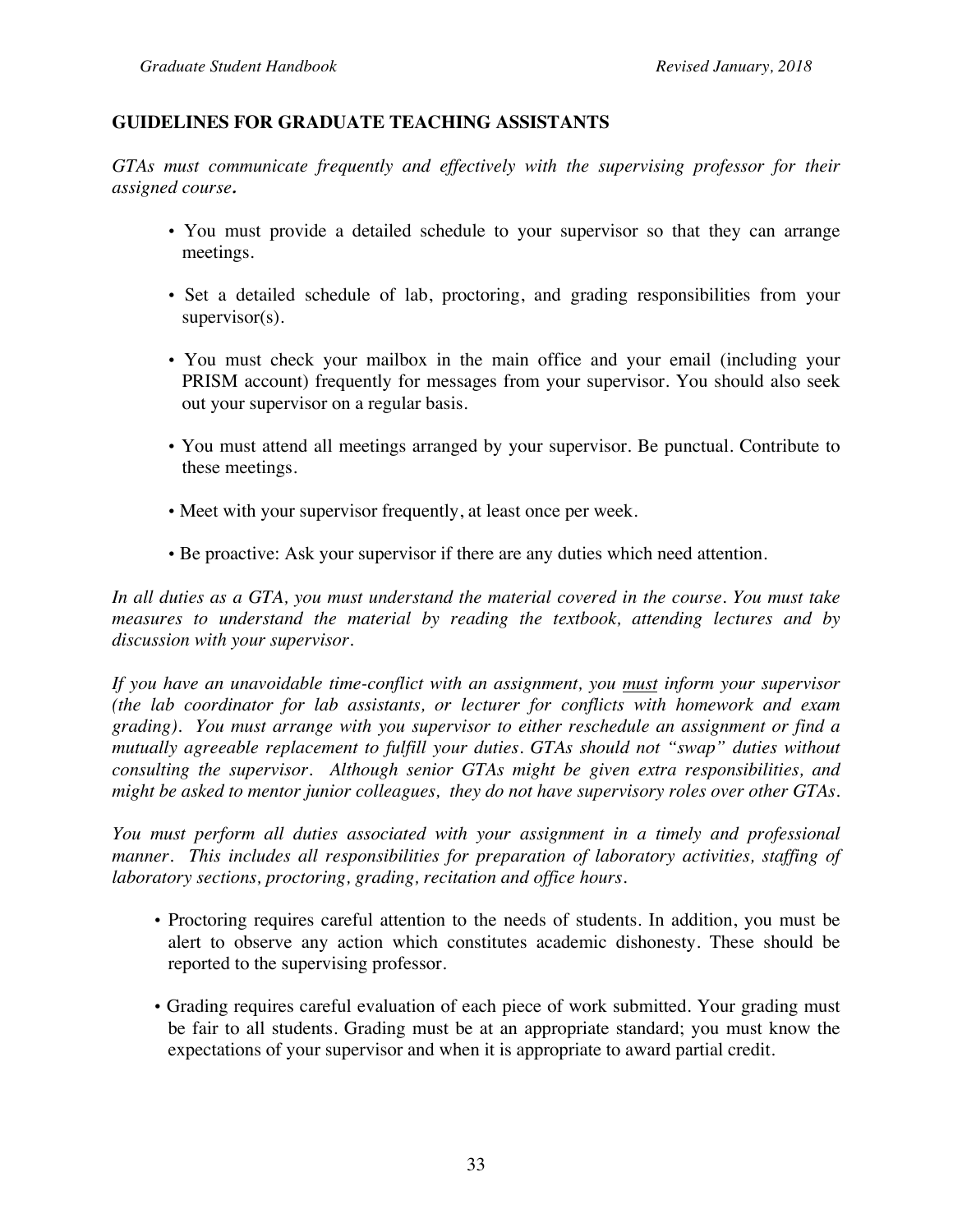- If you are teaching recitation sections or providing office hours, find out from your supervisor what should be covered. In general it is not appropriate to simply provide answers to assigned questions. Engage the students in a dialog to develop concepts, problem solving approaches, etc. Use recitation time and office hours efficiently.
- Teaching in the laboratory requires careful attention to issues related to safety. You are responsible for the safety of students in the laboratory. You must adequately alert students to potential hazards. It is a policy of the School of Chemistry and Biochemistry to require eye protection in *all* laboratories at *all* times. It is your responsibility to enforce this policy. If students are not wearing eye protection they are required to leave the laboratory. Failure to enforce safety guidelines constitutes unsatisfactory performance of your teaching duties.
- If you are responsible for preparation or supervision of a laboratory activity, you must develop experience with the technique. GTAs supervising students in a laboratory activity are responsible for solving problems encountered with equipment and samples. Whenever appropriate, the laboratory supervisor should he consulted. Organization of each individual laboratory activity is the responsibility of the GTA under the direction of the supervisor.
- GTAs are responsible for preparation and clean-up of the laboratory at the beginning and end of each laboratory period, and at the start and end of each semester. Generally, you should have students tidy up their work areas at the end of each laboratory period. However, at the end of the laboratory session there is usually a need for additional tidying.

*GTAs, laboratory coordinators and supervising professors constitute a unit which works together to provide a safe, nurturing and stimulating environment for students. This team will maintain an atmosphere of mutual respect in all aspects of their interactions with each other and with students.*

- All students should be treated with respect and courtesy. However, you must also maintain your authority over the class, and command the respect of your students.
- Other GTAs should be treated with respect and courtesy. They have the same responsibilities as you. They should be consulted whenever appropriate.
- Laboratory coordinators should he treated with respect and courtesy. They have supervisory responsibility for all aspects of the laboratory. They should be consulted whenever appropriate. You should be responsive to the laboratory coordinator's directions.
- The supervising professor should be treated with respect and courtesy. They have supervisory responsibility for all aspects of the course. They should be consulted whenever appropriate. You should be responsive to your supervisor's directions.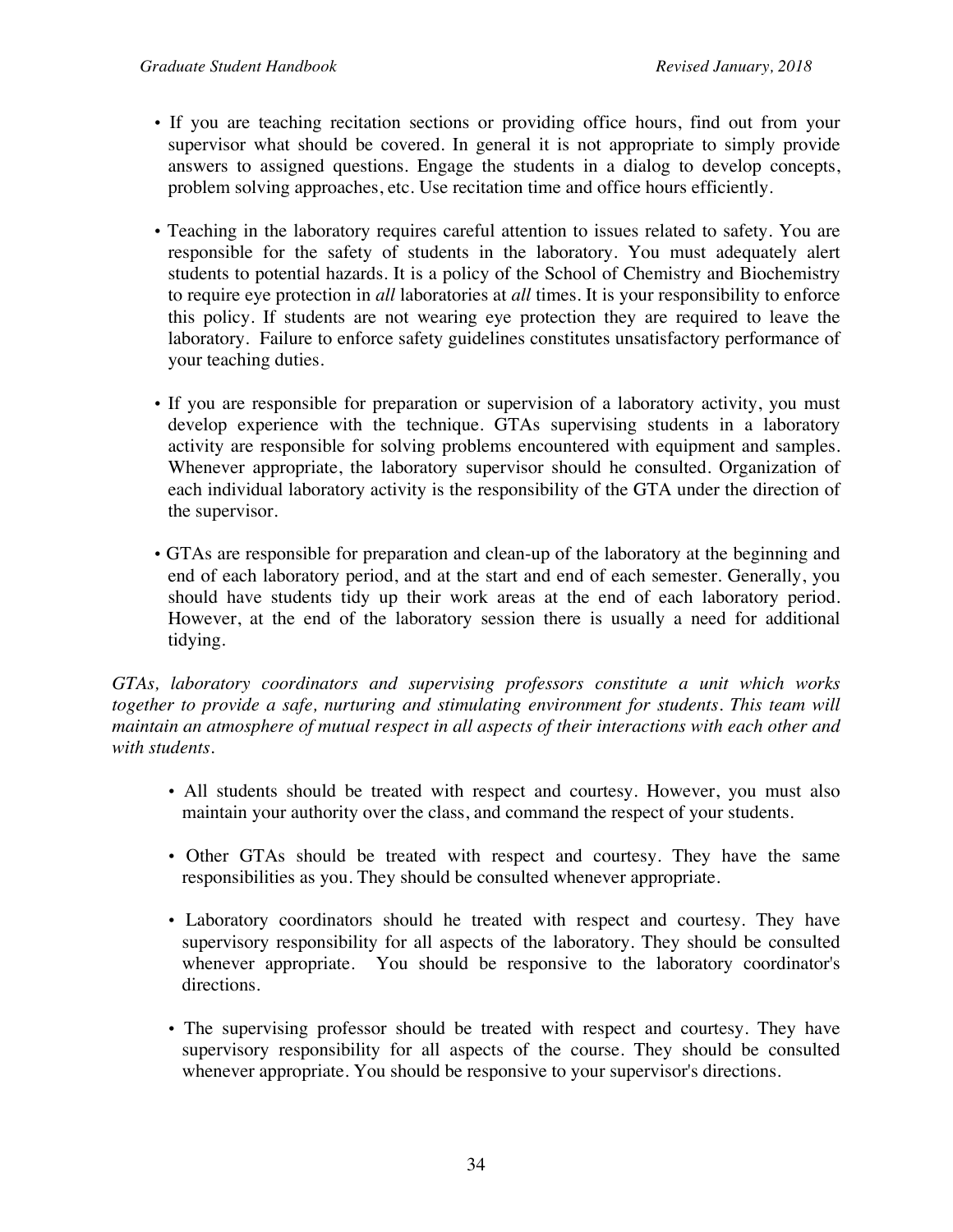#### **GUIDELINES FOR GRADUATE RESEARCH ASSISTANTS**

A Ph.D. is *earned*, not awarded, on the basis of an independent body of work. The earning of a Ph.D. is a complex process, in which you bear the primary responsibility. You are given a high degree of independence in a project. It is your job (1) to become familiar with the literature in the area; (2) to determine through that examination if the work is really new; (3) to turn that germ of an idea into a project in which you bring your own ideas and your own critical thought; (4) to execute experiments which test that idea; (5) to generate new experiments *on your own* which allow you to bring that idea to fruition in a completed research project. Also, students are welcome to develop their own projects.

- 1. **Thesis**. The thesis should have a beginning (background), a thesis (description of rationale for experiments based upon background), a description of the experimental data, and a discussion of the conclusions based upon that data. It should have *complete* references and background which document that this is a new piece of work. It should have detailed description of experiments which confirm *beyond doubt* the claims made, allow an independent investigator to reproduce the experiments described and confirm the identity of the materials or data produced.
- 2. **Publications**. A good thesis should lead to 3-4 publications. Ideally, at least 2 of those should be accepted before you leave. Also, publications give you thesis chapters. The main difference between publication writing and thesis writing is that the level of detail in the latter is not allowed in the printed form.
- 3. **Notebook.** The primary source for the experimental part of the thesis is a well-written and complete notebook. Neatness counts less than completeness. Data should never be written on scraps of paper for later transcription. The notebook should be dated regularly, and work of potential patentable nature should be countersigned by a labmate and dated. Crude weights and pure weights should also be taken of all reaction products and starting materials. All liquids should be measured or reasonable estimates provided if the volume is not critical.
- 4. **Spectra.** Spectra (ir, nmr, ms) are obviously taken of all new compounds. However, it is almost always a good idea to take spectra of crude reaction mixtures after solvent removal. This avoids problems later on when chromatography or other subsequent separation attempts lead either to disappearance of materials or to rearrangement on columns. Also, this helps to solve problems of poor mass balance. The spectra should be clearly labeled as to their origin and a *notebook reference should be provided*. The scales, to the extent possible, should be kept standard so that other spectra can be compared. You should develop a habit of storing all your spectra (especially of the "final", purified compounds) in an electronic form. That will allow you to manipulate them later for display purposes.
- 5. **Reports**. Semester-reports are often required. The purpose of these is to serve as intermediate stages to the publication and/or thesis. Good reports save you a tremendous amount of work at thesis time, because they remind you of missing data and experiments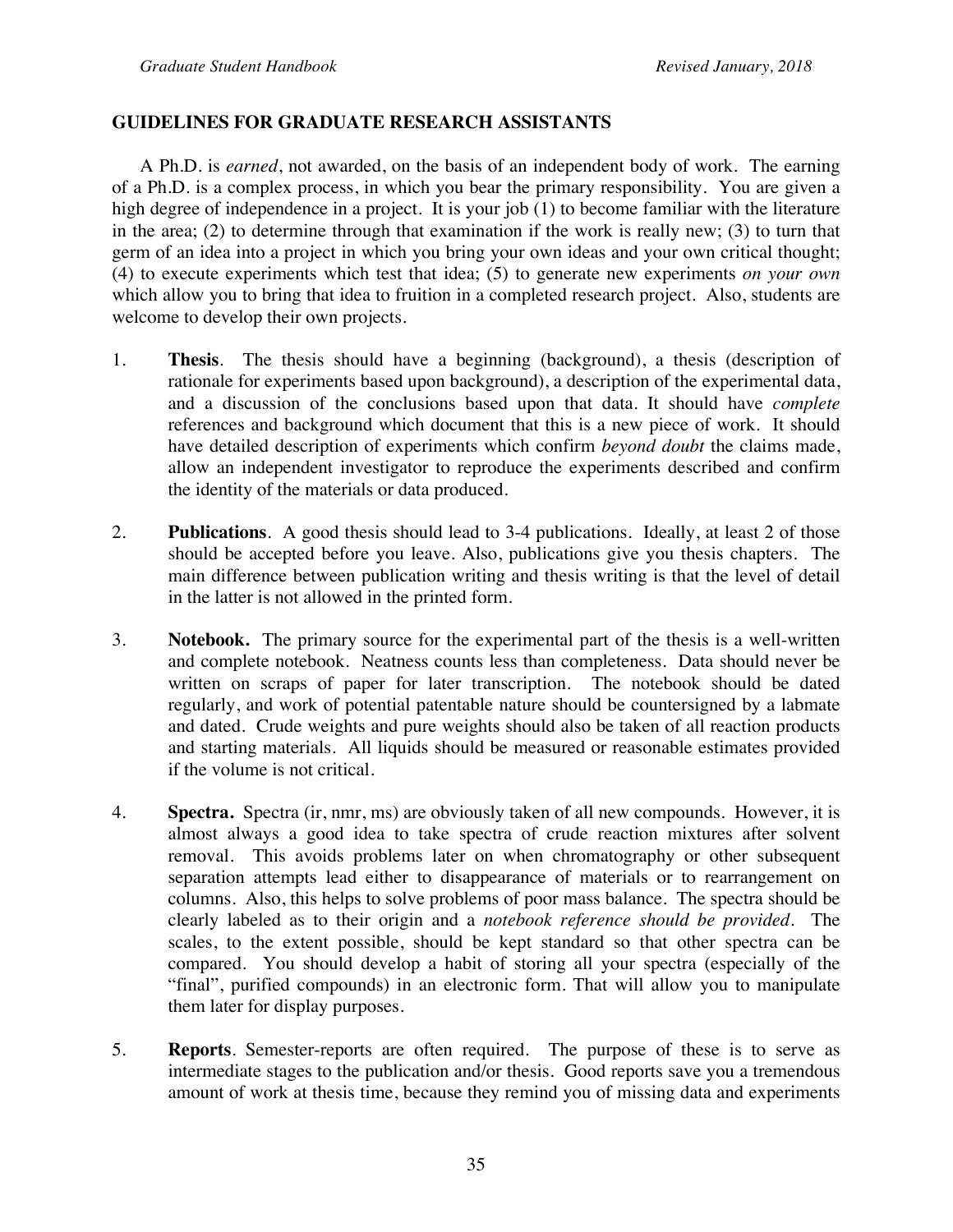that are difficult to perform later. They also force you to examine the literature to make sure you are not reinventing the wheel! The quality of your reports should be that you can simply "cut and paste" them into your thesis.

6. **Hours.** Graduate school is probably the last opportunity you will have for flexible hours. Don't abuse the privilege. Forty hours a week is a minimum. A good graduate student works nights and weekends. Sometimes you need a vacation and you should take it. You should consult with your advisor if considering vacation. However, the primary issue is not hours but work. A good Ph. D. student should complete one experiment per day. Because experiments generally involve reaction times, work-up, analysis, etc., this means you generally need to be doing multiple experiments.

Items 1-6 involve personal responsibility. However, earning a Ph. D. is an apprenticeship, which means you learn from others. Creativity and individuality are crucial in becoming a good researcher. As much as it is important to challenge the accepted status in science, there are rules and regulations of the workplace which must be followed in order for other researchers to be able to conduct their work efficiently. Therefore, for a common good, your individuality must take a back seat here. Do not be afraid to ask questions if you are unsure! Everyone is there to help you. Since this requires a high degree of collegiality, there are some obligations on your part to the rest of the group:

- 7. **Fix it!** Especially if *you* break it, get it fixed. If an item of equipment is broken, even if you are not responsible, take steps to get it fixed. If there is a person assigned to the equipment, notify him or her. If you are the person assigned to a piece of equipment, keep it in good running order at all times.
- 8. **Clean it!** Even on your bench, accumulating dirty glassware is a safety and health hazard. A messy work area is unacceptable. If you have a spill and do not clean it promptly, *you are knowingly exposing others to danger*. ONLY YOU know what is you left on/around the balance, rotavap, other equipment and how to **properly** and **safely** dispose of it (solvents left on a rotavap, vacuum line traps - for example). Areas around equipment (and computers) are for everyone to use. Your experiment must be contained to those work areas. They need to be thoroughly emptied and cleaned upon completion of your experiments, so that the next user does not have to guess about safety of the stuff you left behind. Areas around computers need to be uncluttered, so whoever needs to use them, can do his/her work efficiently. Make sure you have removed all of your materials: notes, spectra, etc. when you are finished.

Where needed carts are provided to serve as working benches; you can prepare your experiment in your lab and then take it to the equipment you use. These carts need not be used for other purposes/removed from the assigned area.

Since all the research laboratories in the Boggs building are subject to the safety inspections by internal as well as external persons, there comes the time, where our labs need to be cleaned/reorganized, and all the group members must feel responsibility to contribute. It is important, that you participate in these activities.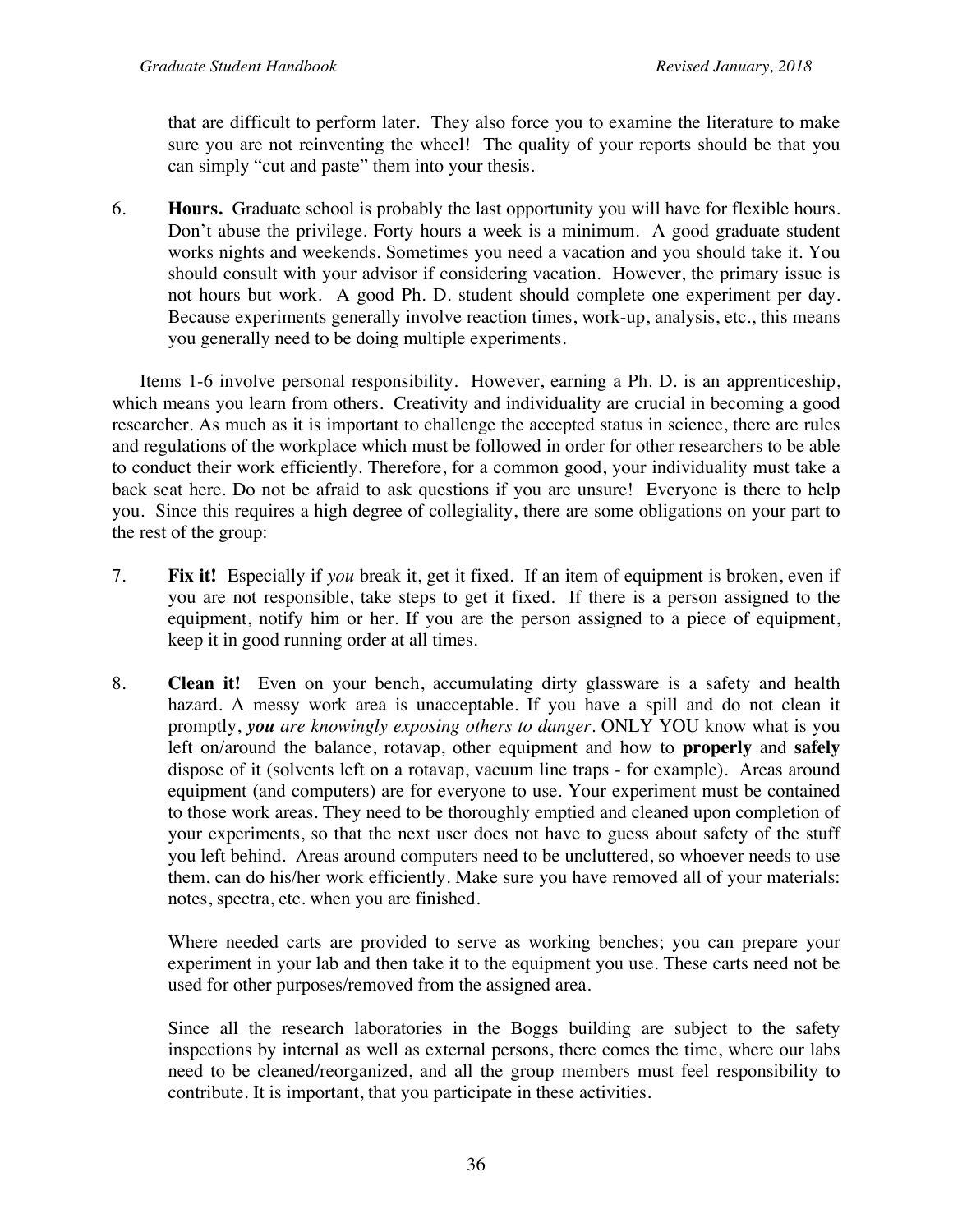- 9. **Label it!** Never put an unlabeled flask in the refrigerator. Make sure labels are securely fastened, generally with tape. Use only dark ink on the labels.
- 10. **Order it!** If you use the last of the group solvent, order more. If you use the last tlc plate, order more. If you break something that can't be fixed, replace it.
- 11. **Return it!** When you need to borrow something, ASK FIRST! If the person is not available, take a few moments to write a note. If nothing else, common courtesy calls for returning what you have borrowed as soon as possible. Returning an empty chemical bottle or a piece of glassware that is less than impeccably clean- is not good enough! Tools, cuvettes, and other common equipment should be returned to their storage place immediately after use.
- 12. **Enforce good security.** Challenge people walking the halls after hours. Ask for identification. Don't be afraid to demand their reasons for being in the building. Call the police if someone refused to provide that identification. Lock the lab door if you are leaving and no one is left, and check the other doors.
- 13. **Safety habits.** YOU, and OTHER PEOPLE as well, have a RIGHT to work in a SAFE environment. YOU MUST NOT, BY YOUR CARELESS ACTIONS/ NEGLIGENCE ENDANGER OTHER WORKERS. YOU have the RIGHT to DEMAND - other people in their work observe proper safety procedures.

You should know the properties of the chemicals you work with. Especially important is that you are aware of health hazards they may pose. If you don't know, always assume that the chemical is a health hazard. Therefore make sure you package all the chemicals that you store in the lab properly, in closed bottles/flasks/jars, clearly labeled (see **Label it!)**. Remember, MAKE SAFETY A PRIORITY!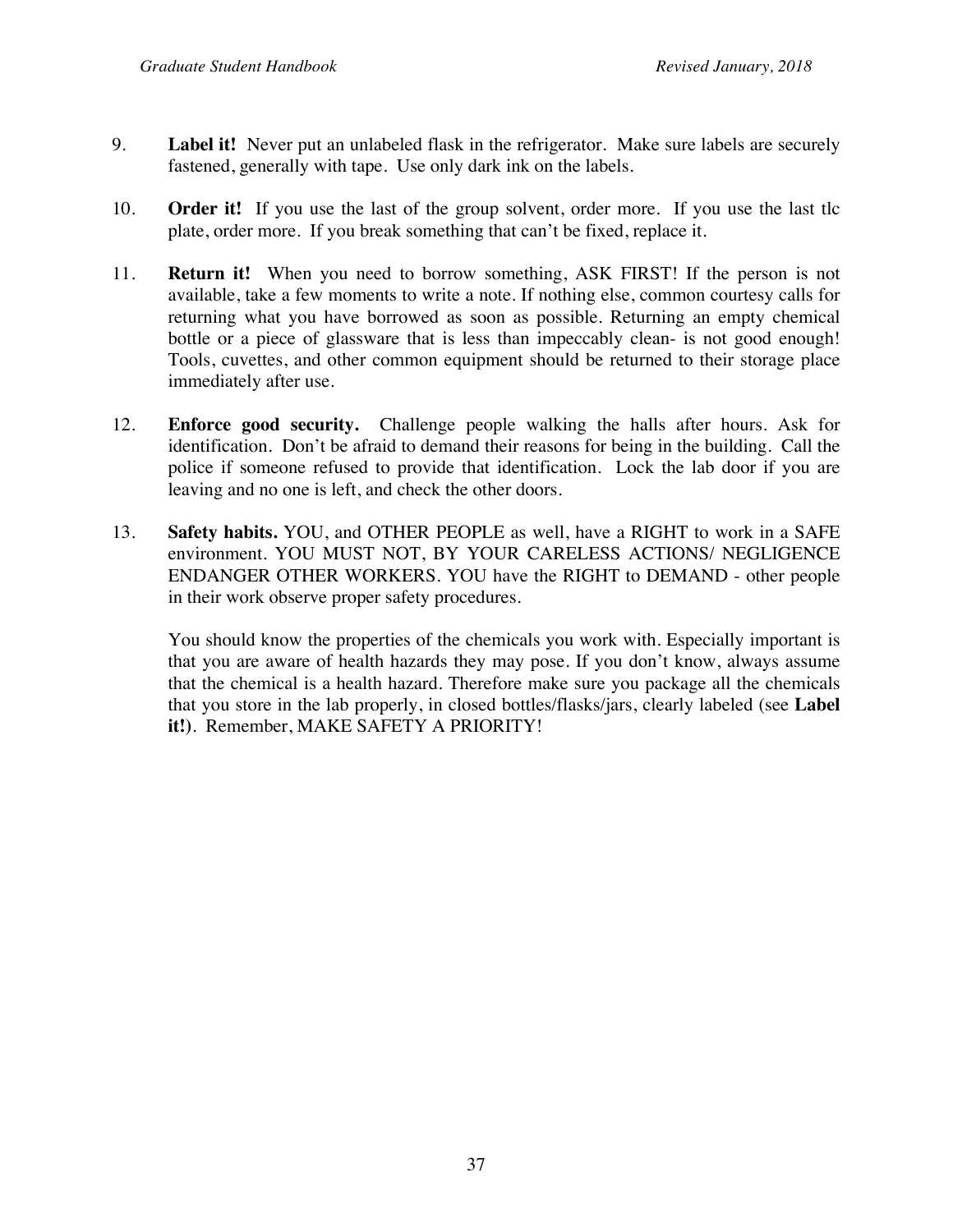#### **GUIDELINES FOR PRESENTATION OF CHEM 8903 STUDENT SEMINAR**

The Graduate Seminar serves two purposes that are very important for the doctoral student's scientific career development in science:

- <sup>q</sup> To give graduate students an opportunity to demonstrate breadth knowledge within their sub-discipline of chemistry, and
- <sup>q</sup> To give graduate students practice in developing strong oral communication and presentation skills

With these general goals in mind, each Graduate Seminar should cover important, high-quality, recent progress in an area of chemistry or biochemistry. The following criteria should be met when selecting a topic and journal article(s) on which to base the talk:

Seminar topics are subject to approval by the evaluator for the course. Topic changes are strongly discouraged once approved. If you wish to change the topic of your seminar, this should be done in consultation with the evaluator for the course.

Since the Graduate Seminar is intended to give graduate students an opportunity to demonstrate breadth of knowledge in chemistry and practice in developing strong oral communications and presentation skills, each seminar should cover important, high-quality, recent progress in an area of chemistry/biochemistry.

Requirements for the seminar topic:

- Cutting-edge and contemporary research (within the last 5 years)
- NOT related to the graduate student's research (unless approved by the course instructor)
- NOT work done at Georgia Tech
- NOT work done at the presenter's undergraduate (or previous graduate institution)
- NOT research presented in a seminar over the last two academic years.

The quality of science is usually related to the quality of the journal in which the work is published. However, we realize that some cutting-edge work may not be mainstream enough to merit publication in the more highly recognized journals at the beginning stages of development. To avoid gross discrepancies in the quality of information being presented across disciplines in the Graduate Seminar course, the instructor has composed a list of reputable journals that faculty within the School of Chemistry and Biochemistry have approved as appropriate. The journals are listed under the "JOURNAL LISTINGS" link on the home page for this course.

There are numerous types of journal articles published today. Some are very short (i.e. 2-4 pages) while other are very long (i.e. review articles that are the length of book chapters). The expectation for the Graduate Seminar is that students select full research articles (generally 5-12 pages in length) as opposed to communications, letters, etc. If necessary, students may select one short paper as a primary reference for his/her talk.

#### **References**

Each Graduate Seminar should be based on work described in primary research articles.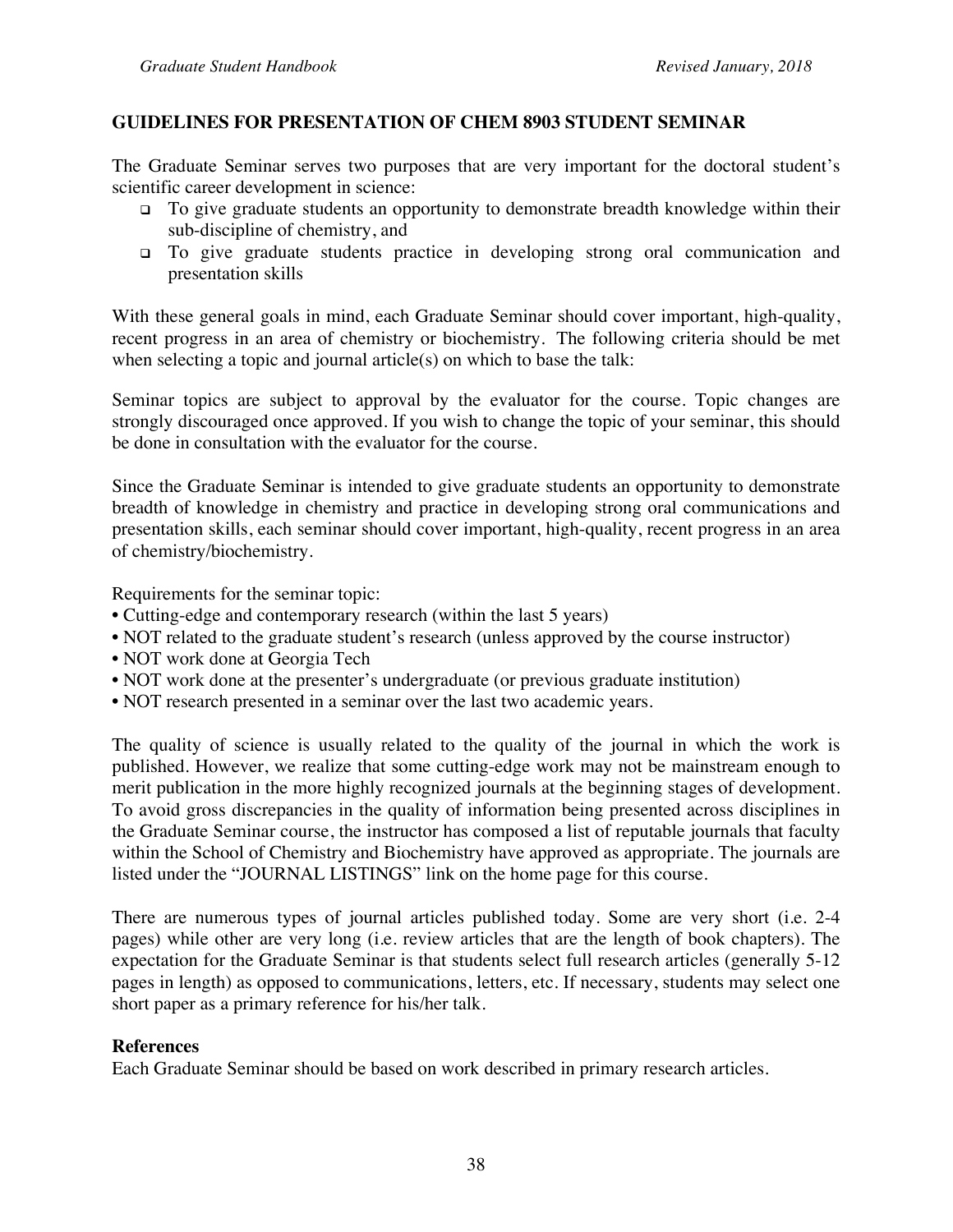However, additional references may be reviewed for development of general information and for citation in the presentation itself. However, data being presented should come from the primary research articles.

#### **Presentation Guidelines**

Each Graduate Seminar should be a PowerPoint-based multimedia presentation. Each presentation will be timed and penalties for exceeding the 1-hour limit or for falling short of the time limit will be imposed to the discretion of the evaluator. A general rule-of thumb is that there is one slide covered per 1-2 minutes when speaking at a moderate pace. Detailed guidelines for preparing for the seminar, preparing the slides, and presentation of the seminar are described in the PRESENTATION GUIDE linked to the home page for this course. The information presented there is not exhaustive, but rather is meant to be a starting point for preparing a talk that can be well received.

Audience members are permitted to ask questions during the Graduate Seminar. This is important for clarity and for development of skills in interacting with the audience. Presenters should be prepared for interruptions, but should still exercise control over the presentation with respect for the audience members. Time has been allotted at the end of each presentation for audience feedback that will be collected in writing and transposed at a later time to maintain anonymity among the responders. The feedback will also serve as a record of attendance at the Graduate Seminar for that day. (Completion and submission of an Audience Feedback Form for someone other than yourself is considered a violation of the Georgia Tech Honor Code.) The evaluator will also give each presenter direct feedback before the end of class; the purpose is to serve as constructive criticism and not public humiliation.

#### **Attendance and Grading**

Attendance and grading policies will be determined by the course instructor as stated in the course syllabus.